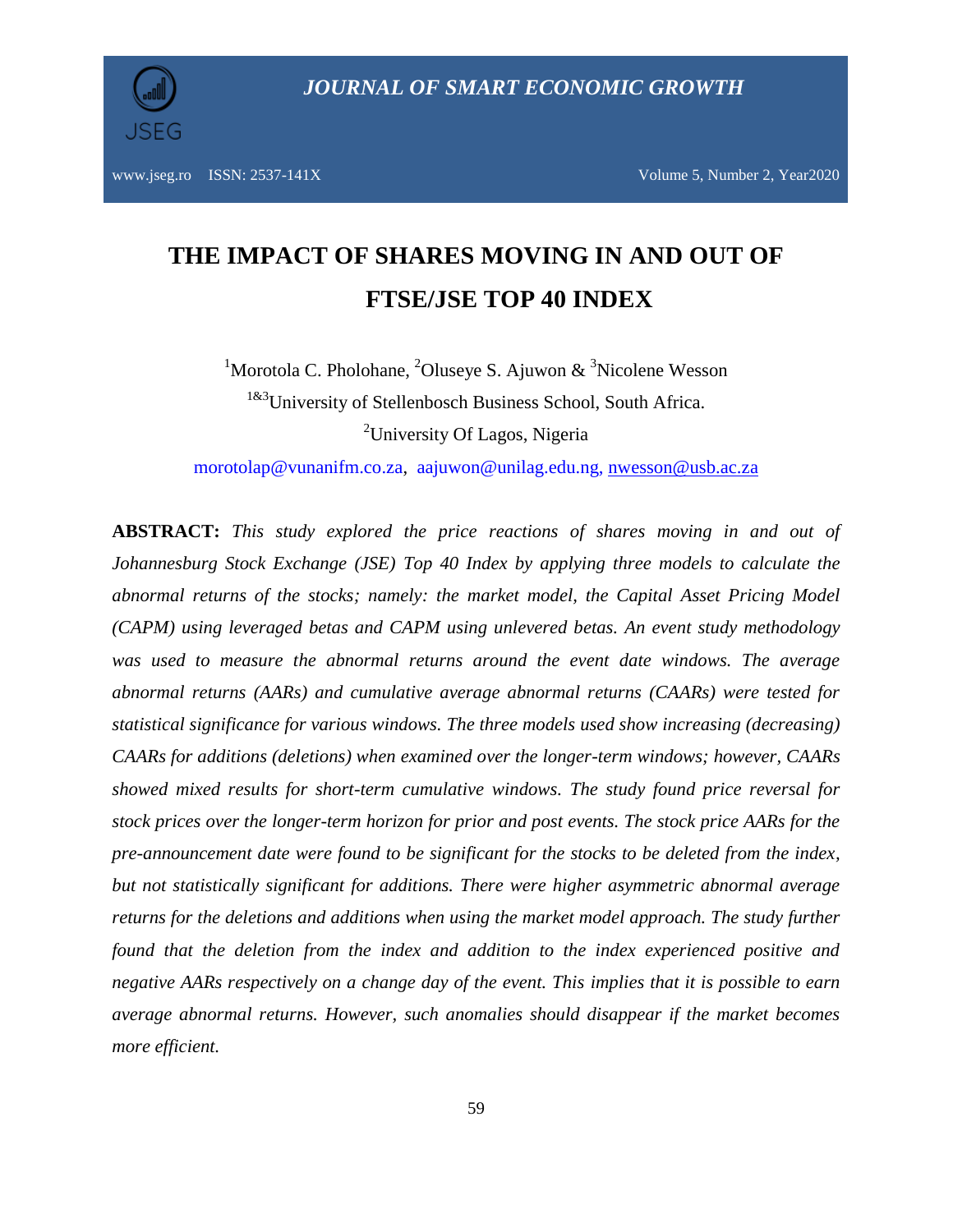#### **JEL Classification**:

**Keywords:** FTSE/JSE; Stocks; market reaction; CAPM; Event study; Index changes

## **1.0 INTRODUCTION**

Different investors' clientele buys or sells the stocks that are moving in and out of an index. Their behaviour differs depending on whether the investor is an index tracker, speculator, individual or active managers. The prices and the volume of the stocks are affected by the actions taken by different investors. The extent of the effect differs depending on the characteristics of the stock markets – such as the breadth, volume and information flow (Chen, Hong & Stein, 2002).

This study aims to identify any possible investment opportunities that may be generated as a result of the stock moving in and out of the Financial Times Stock Exchange/Johannesburg Stock Exchange Top 40 Index (FTSE/JSE Top 40 Index). The FTSE/JSE Top 40 Index represents the 40 largest companies in the FTSE/JSE All-Share Index as ranked by full market capitalisation (FTSE/JSE Africa, 2016b:15). As some of the market participants are expected to act over a window period, the investors can position their portfolios in anticipation of the event to exploit possible arbitrage opportunities. Thus, the study was conducted to discover if there are any trading opportunities that may be exploited to take advantage of the known event impacting the market participants.

This research aimed to answer questions related to the behaviour of the stock price performance prior to index inclusion or exclusion and post the index inclusion or exclusion. A further question the study aimed to deal with was whether the abnormal price that stocks experience during the event window is temporary or permanent.

This study is structured as follows: section two focuses on the literature review. Section three is the research methodology, and the result analysis is contained in section four, while section five concludes the work.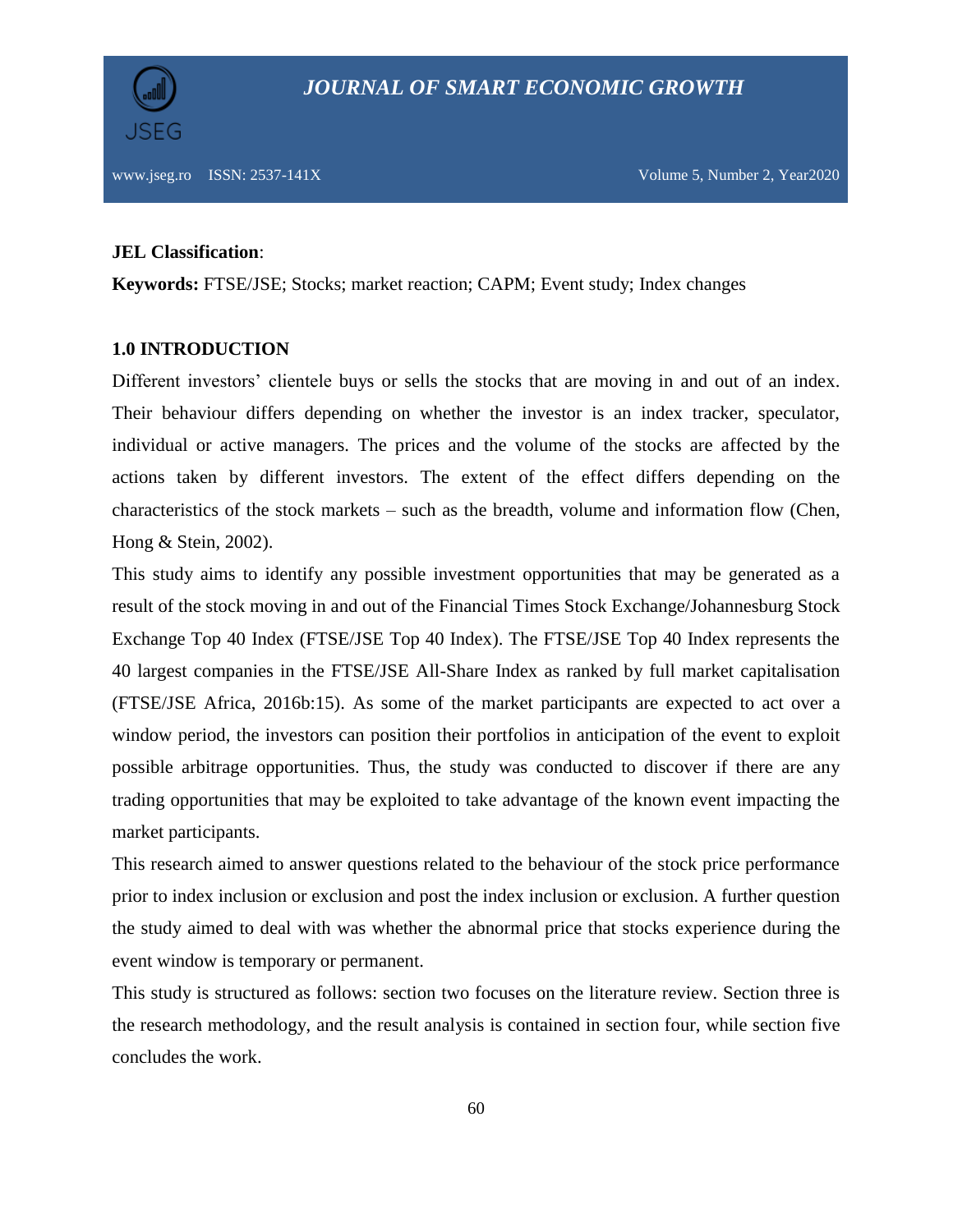

#### **2.0 LITERATURE REVIEW**

When a company is added to or deleted from the stock market index due to index revisions, there seem to be reactions from the market in relation to trading in that particular stock. Different literature sources present different empirical results with regard to the index revision of shares moving in and out of the index. Significant volume and price changes of that particular stock were observed (Wilkens & Wimschulte, 2005). This abnormal movement occurs even though the stock's fundamentals have not changed.

### **2.1 The price and trading reactions before and after the implementation (change) date**

In the stock markets, there are different types of buyers and sellers of the stocks. Due to the time lag between the announcement date and effective date of the index for companies that are likely to be added and deleted to the index, different investors trade differently. The speculators and arbitrageurs buy shares that are likely to be added to the index after the announcement (-7 days before the event) date leading to the implementation (change) date and sell the stocks that are likely to be deleted from the index (Shleifer, 1986). There is a possible window of opportunity for the speculators to make a profit by positioning differently in anticipation of index activities (Beneish & Whaley, 1996). Although the speculative activities exist, in an efficient market such profitability will be inconsistent with the EMH (Fama, 1970). The index trackers are interested in reducing tracking error as much as possible and they trade on the day the changes become effective (Green & Jame, 2011).

A study on the National Association of Securities Dealers Automated Quotations (NASDAQ) and the New York Stock Exchange (NYSE) listed stocks found that the index funds rebalancing trading activities are clustered closer to and after the close of the event date, implying the funds rather try to minimise the tracking error than to maximise the profit (Kappou, Brooks & Ward, 2009). Earlier, Lynch and Mendenhal (1995) found the same trading patterns of the index funds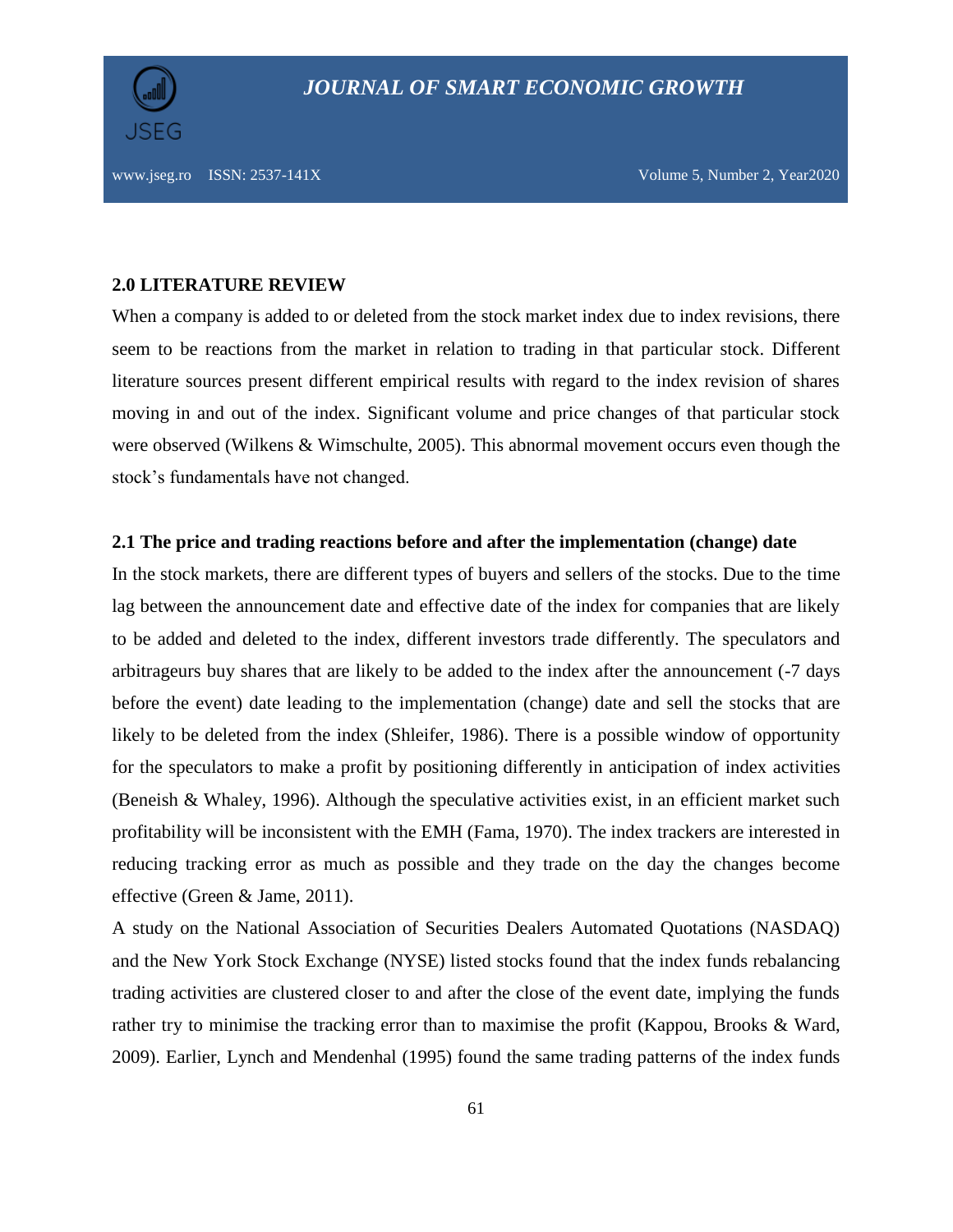

www.jseg.ro ISSN: 2537-141X Volume 5, Number 2, Year2020

in Standard and Poor's top 500 companies (S&P 500). They found the trades occur the day prior to the index changes as evidenced by the largest volume and attributed that to the index funds trying to minimise tracking error relative to a benchmark (Lynch & Mendenhal, 1995:354).

Although the trading is clustered around the day before the effective date, Kappou *et al.* (2009) reported significant overnight price increases immediately after the announcement date which questions the ability of speculators to maximise profits for stocks moving in and out of the index. The existence of abnormal returns is inconsistent with a semi-strong form of the efficient market, as advocated by Fama (1965; 1998). Kappou *et al.* (2009), however, argued that the arbitrage returns exist, but diminish after the announcement date until the change date.

Amihud and Mendelson (1986) believe that the abnormal returns exist even after the effective date as speculated returns are associated with increased liquidity for stocks expected to be added to the index. However, Petajisto (2009) argued that some practitioners previously took speculative positions in anticipation of index events (such as Morgan Stanley Capital International (MSCI) rebalance) which cannot be attributed to liquidity only (Petajisto, 2009).

The competition amongst the speculators may be higher, hence reducing the speculative profit to an insignificant level (Schwert, 2002). Accordingly, Schwert (2002) agreed to the diminishing profit opportunities once the deviations from the fair value of stock prices are well discovered.

Beneish & Whaley (1996), and Blume & Edelen (2002) suggested that the index matching strategies that do not cluster trading around the effective date – but between the announcement date and the change date – reduce price pressure on change date and enhance returns for additions.

Due to minimisation of tracking error by the index funds and the predictability of announcement date for index changes, there is an opportunity for a wealth transfer from index funds to arbitrageurs that can be created in anticipation of likely index funds rebalancing to align to new index changes (Chen, Noronha & Singal, 2006:31). If the majority of FTSE/JSE Top 40 Index trackers trade in a closing auction a day (a change date) before the effective date – like major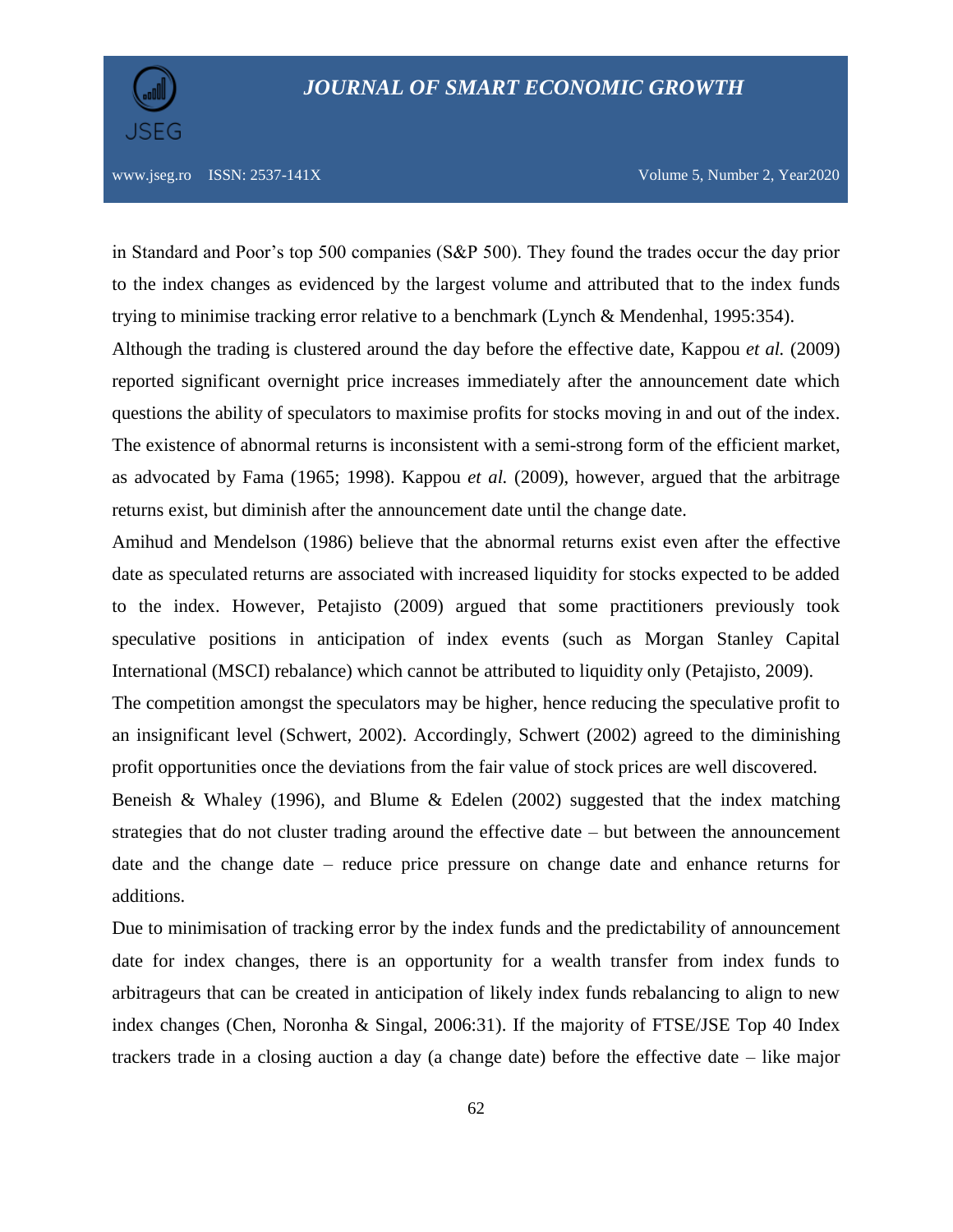

www.jseg.ro ISSN: 2537-141X Volume 5, Number 2, Year2020

counterparts in other indices – the question is whether there is a wealth loss suffered by the index investors. Although there is evidence of price and volume between the announcement date, the effective date, and the post-change date, there is no clear-cut literature regarding the trading strategies and trading periods in anticipation of index changes particularly by index funds (Blume & Edelen, 2002).

Frino, Gallagher, & Oetomo (2005) documented that most index funds rebalance their large portfolio holdings on the effective day of the index changes. Frino *et al.* (2005) further recommended that the index or passive fund managers should rebalance their holdings prior to the effective date of index changes. Higher returns and lower trading costs were observed when adopting this trading periods window (Frino *et al.*, 2005: 25).

#### **3.0 RESEARCH DESIGN**

For this research study, the event study methodology was suitable for examining the abnormal returns between the announcement date and effective date (Qiu & Pinfold, 2007). Most literature (Shleifer, 1986; Chen *et al*., 2006) recommended event study methodology, which has been standard for subsequent research on index additions and deletions (Miller & Ward, 2015:88). Liu (2009) recommended the event study approach since it allows for smaller sample sizes and a shorter window period than other methodologies.

In line with the primary objective of investigating the relationship between the addition or deletion and the stock prices, the causal relationship was used to determine the direction of the market reaction (Saunders, Lewis & Thornhill, 2009).

The quantitative methodology was used for the study. The effect of the impact of the event was captured through the average abnormal returns and cumulative average abnormal/excess returns (Liu, 2011, Petajisto, 2009).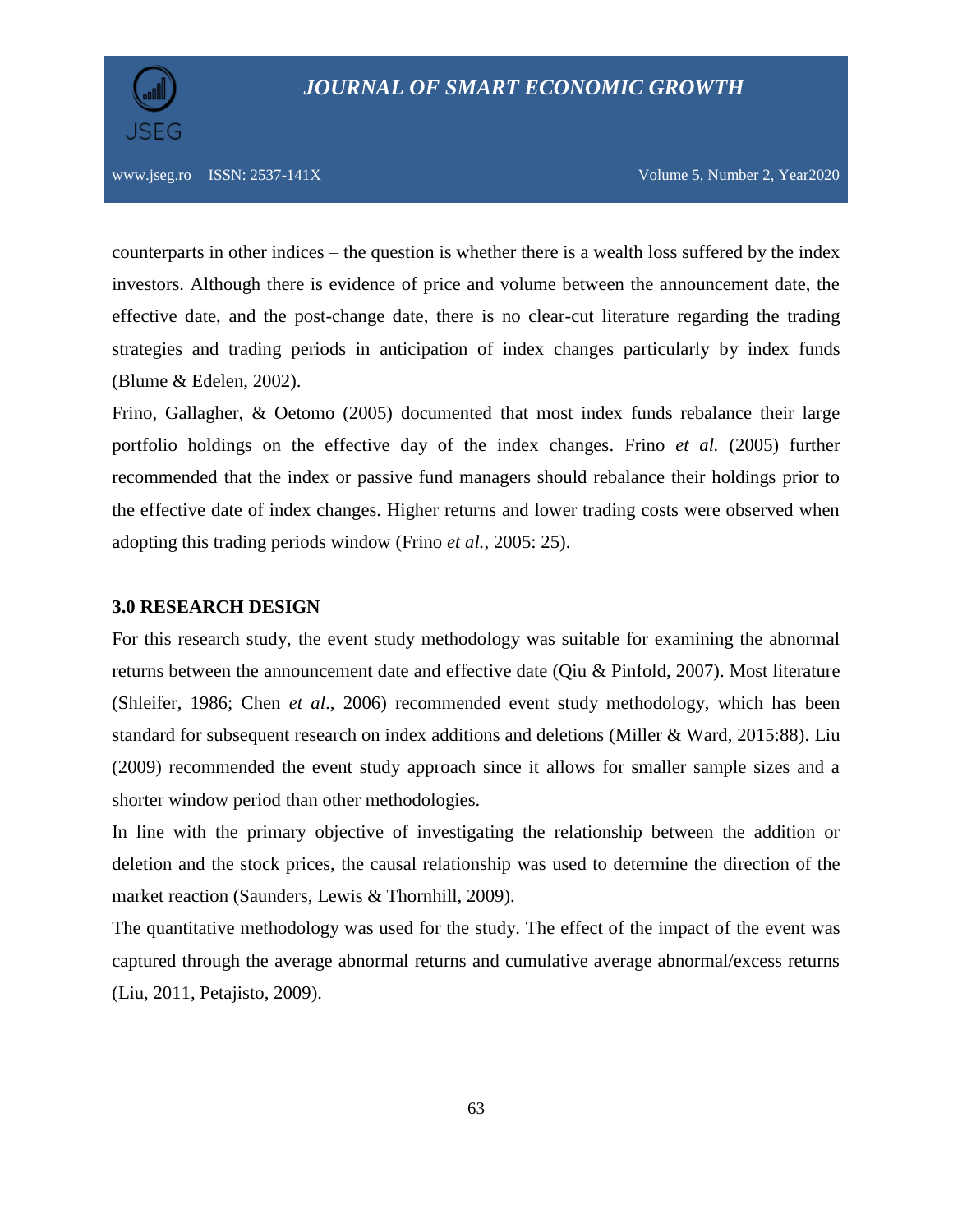

## **3.1 Sampling size/data analysis**

For each quarter, the population of stocks considered for sample inclusion and exclusion was all the stocks that met the FTSE/JSE criteria. The stocks that normally moved in to FTSE/JSE Top 40 Index during the study emerged from the FTSE/JSE Mid Capitalisation index (FTSE/JSE Africa, 2016b:23) – however, two stocks (British American Tobacco – BAT – and Lonmin Public Limited Company – LON) in the sample were added to the index after passing free float adjustments (FTSE/JSE Africa, 2013). Thus, the stocks (BAT and LON) were relatively higher market capitalisation stocks before they were part of the FTSE/JSE Top 40 Index but their lower free float disqualified them to be in the index. The analysis was performed on a daily basis around the event window period.

The final sample size was reduced to 56 companies after excluding some companies due to corporate actions such as mergers and acquisitions or companies that experienced a name change. Table 1 shows that over the period June 2002 to June 2016, there were 88 events of the companies included or excluded from the FTSE/JSE Top 40 Index. The maximum movement in and out of the index experienced over the period was 13 times in 2015 and the minimum was two times in both 2004 and in 2016 (as at June for 2016). The first and third quarters seem to dominate the index revisions with 23 and 28 times respectively.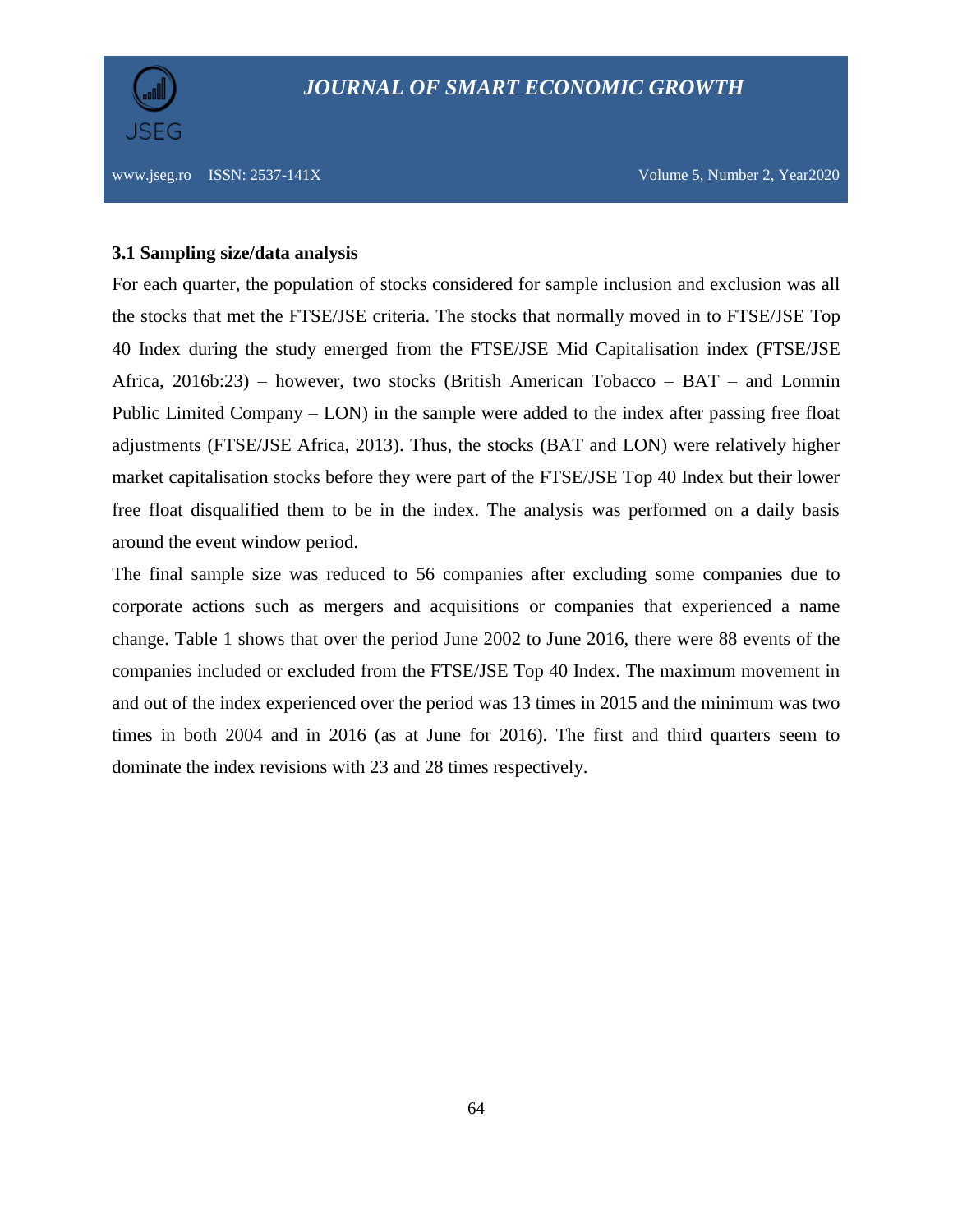

www.jseg.ro ISSN: 2537-141X Volume 5, Number 2, Year2020

| All          | Qtr1           | Qtr2           | Qtr3           | Qtr4           | <b>Total</b>   |
|--------------|----------------|----------------|----------------|----------------|----------------|
| Year         | <b>Mar</b>     | Jun            | <b>Sep</b>     | <b>Dec</b>     |                |
| 2002         |                | $\overline{4}$ |                | $\overline{3}$ | $\overline{7}$ |
| 2003         | $\mathbf{2}$   | $\overline{3}$ |                |                | 5              |
| 2004         |                |                | $\mathbf{2}$   |                | $\overline{2}$ |
| 2006         | $\overline{2}$ |                | $\overline{2}$ | $\overline{2}$ | $\sqrt{6}$     |
| 2007         | $\overline{4}$ |                |                | $\overline{2}$ | 6              |
| 2008         | $\overline{2}$ |                | $\mathbf{2}$   | $\overline{4}$ | 8              |
| 2009         | $\overline{4}$ |                | $\overline{2}$ |                | 6              |
| 2010         | 3              | $\overline{4}$ |                |                | $\overline{7}$ |
| 2011         |                | $\overline{2}$ | $\overline{2}$ | $\overline{2}$ | $\sqrt{6}$     |
| 2012         |                | $\overline{2}$ | $\overline{2}$ | $\overline{2}$ | 6              |
| 2013         | $\mathbf{2}$   |                |                | $\overline{4}$ | 6              |
| 2014         | $\overline{2}$ |                | $\overline{2}$ | $\overline{4}$ | $8\,$          |
| 2015         |                | 6              | $\overline{2}$ | 5              | 13             |
| 2016         | $\overline{2}$ |                |                |                | $\overline{2}$ |
| <b>Total</b> | 23             | 21             | 16             | 28             | 88             |

**Table 1: The number of companies added and deleted from the index each year**

Source: FTSE/JSE data.

Table 2 shows that there were 45 addition and 43 deletion events that occurred over the window. The mismatch of the addition and deletion events (45 and 43 respectively) was due to the dually listed equity instrument by some companies. The FTSE/JSE treated those instruments as one for index inclusions or exclusions. For example, Mondi's instruments are MNP and MND on the FTSE/JSE Top 40 Index, and Investec's equities are represented as INL and INP on the index.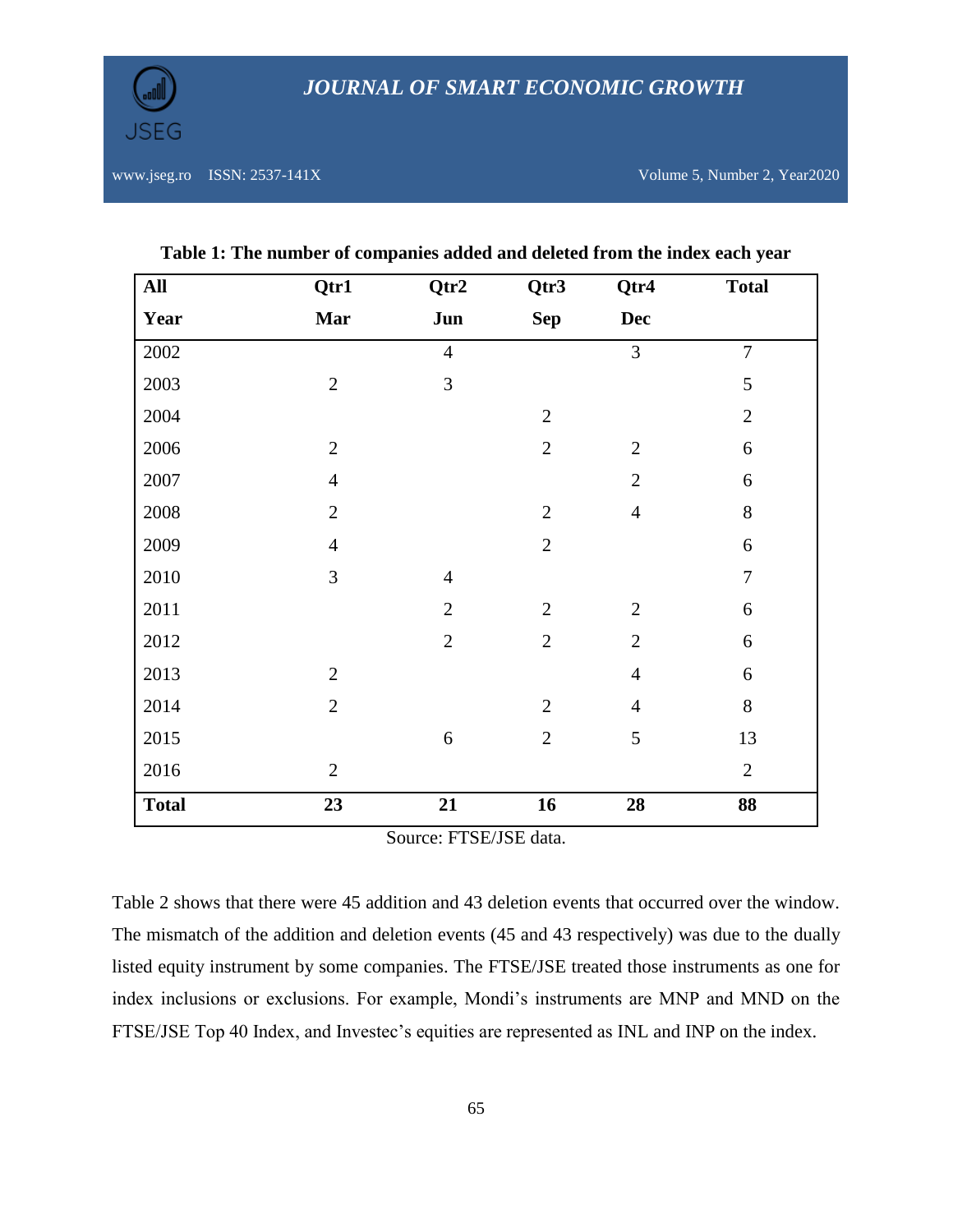

| All      | Qtr1 | Qtr2 | Qtr3       | Qtr4       | <b>Total</b> |
|----------|------|------|------------|------------|--------------|
| Year     | Mar  | Jun  | <b>Sep</b> | <b>Dec</b> |              |
| Addition |      |      |            | 14         | 45           |
| Deletion |      | 10   |            | 14         | 43           |
| All      | 23   | 21   | 16         | 28         | 88           |

**Table 2: The number of companies added and deleted from the index each quarter** Source: FTSE/JSE data.

Figure 1 shows that only one company (1.79% of sample of 56 companies) experienced five revisions over the study period; two companies (3.57% of sample) were revised four times; three companies (5.36% of sample) revised three times; 16 companies (28.57% of sample) two times; while 34 companies (60.71% of sample) either moved into the index and stayed, or moved out of index and never returned back over the target period.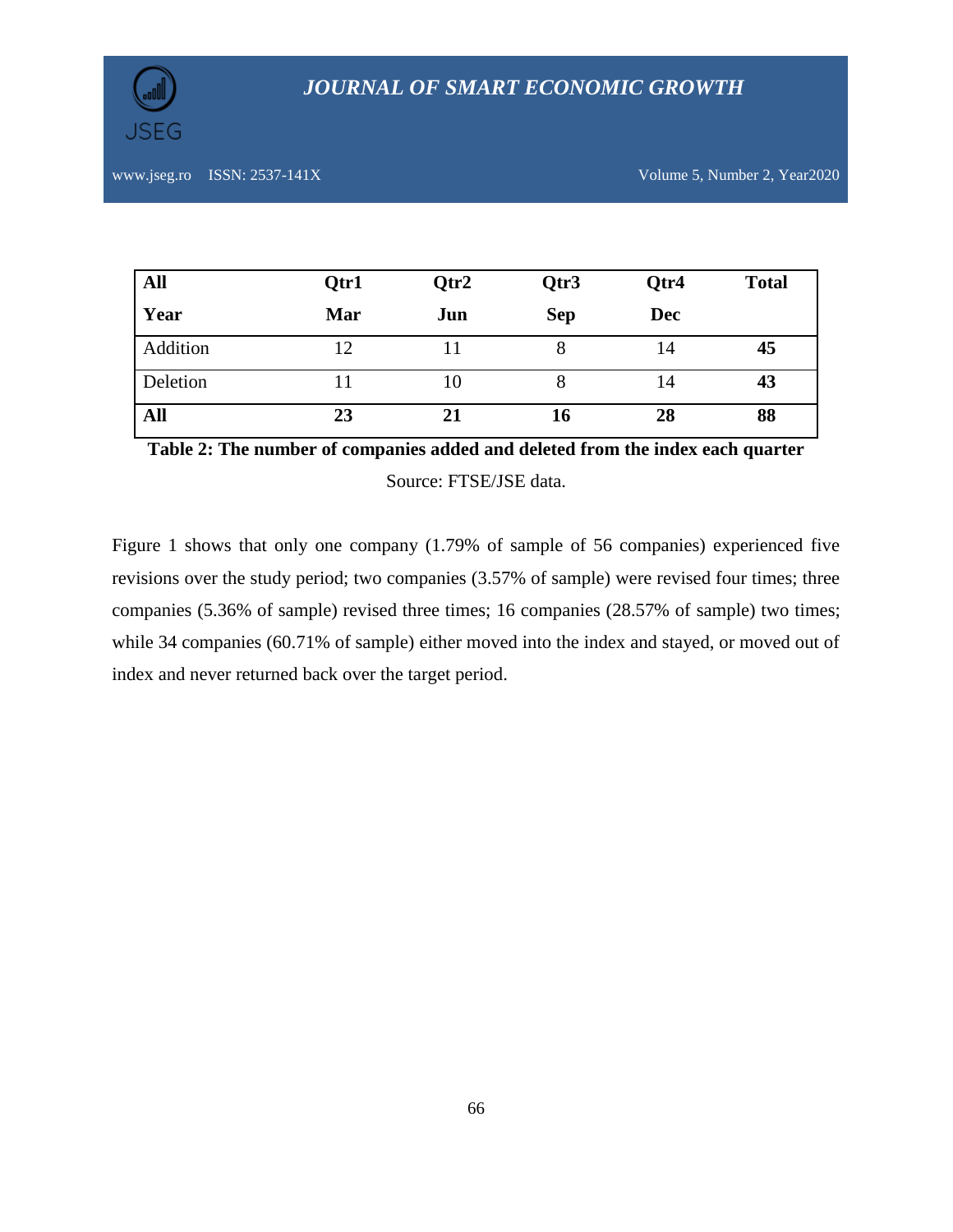



#### www.jseg.ro ISSN: 2537-141X Volume 5, Number 2, Year2020



Figure 1: The number of companies that experienced revisions

## **3.2 Event windows**

The event windows applied in previous studies varied in different markets. Figure 2 shows the entire event windows period pre-determined to be minus 20 days (-20 days) prior to the event to 200 days post the event (+200 days) in this study. This is similar to the study done in the South African market for the FTSE/JSE index (Miller & Ward, 2015). The t -20 days before the event was defined as days before the event effective date, starting from t -7 which was defined as the post announcement date,  $t -1$  which was the change or implementation date,  $t = 0$  which was defined as an effective date, while  $t +10$  to less than  $t +20$  and  $t +200$  which were defined as the post event date. The minus seven days' post-announcement was in line with the FTSE/JSE guidelines and Miller and Ward (2015). The longer-term prior event days' (below -20 days) movement may capture most of the company specific events outside the index changes either due to the good news that the company is experiencing, causing its market value to increase and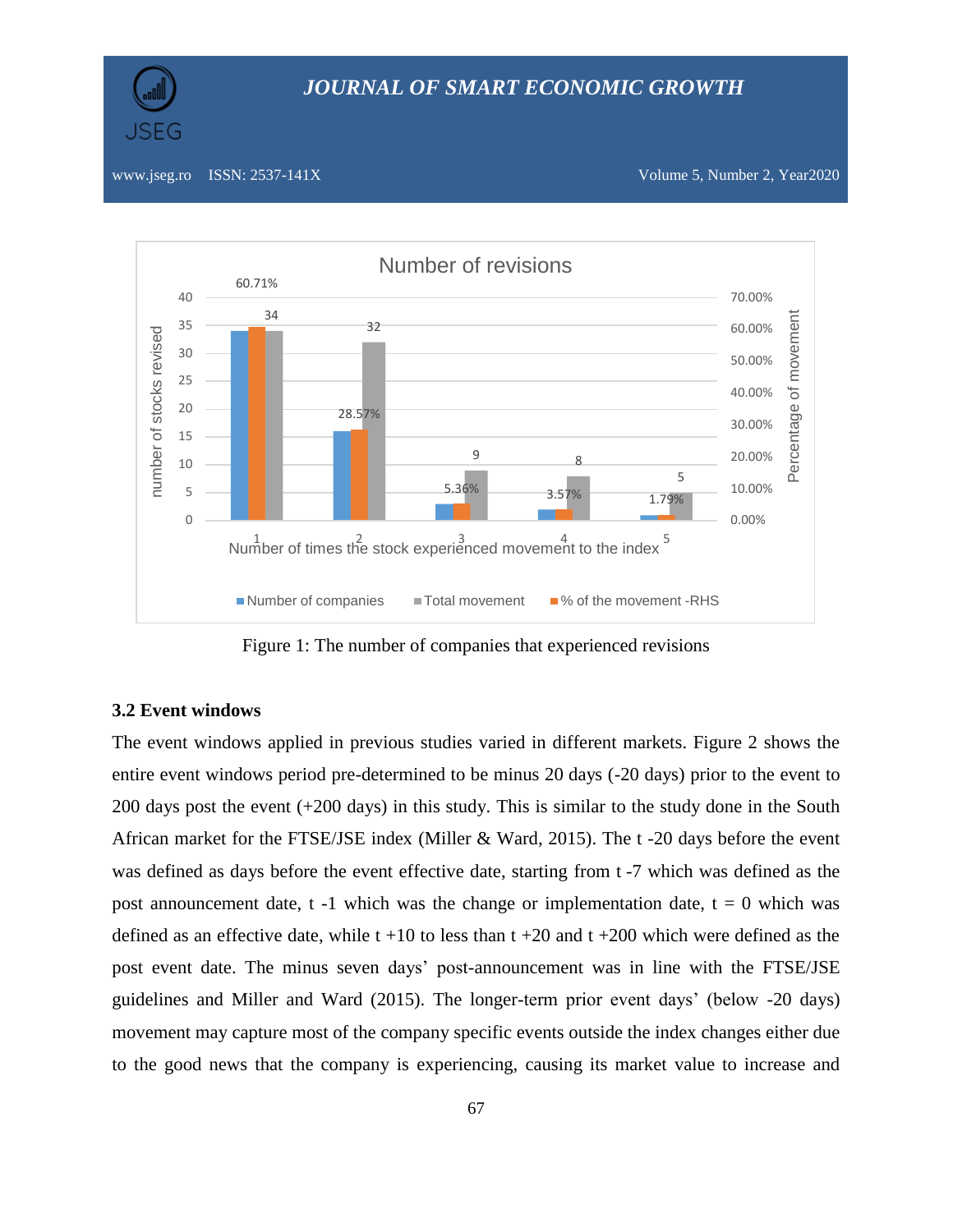

move into the FTSE/JSE Top 40 Index. Inversely, the decline of stock, forcing it to move out of the Top 40 maybe be due to temporary or short-term negative sentiment about the firm.



Figure 2: The event windows covered in the study

## **3.3 The return calculations**

Literature point to the market model for the calculation of abnormal returns – either a customised (Kaul *et al.*, 2000) or a simple market model index (Chen, Noronha & Singal, 2004). The three benchmarks that were used in most markets in previous studies were the standard market model index, CAPM, and the control portfolio model. In the Miller and Ward (2015) study, the control portfolio model was used as the benchmark.

The parameters used for calculation also varied: in some markets, there was a usage of 150 days before announcement date to eliminate the noise post announcement date (Biktimirov, 2004). In previous research related to FTSE/JSE indices abnormal returns, the window period of between 20 days and 200 days was used as a measurement for pre-effective and post-effective trading days respectively (Miller & Ward, 2015). The Miller and Ward (2015) study focused on 20 days before the event, with more emphasis on between the announcement date (-7 days) and post change window. This emphasis is due to the inherent outperformance to be experienced by the companies to be included in the index: those companies which experience the increased market value that results in their inclusion in the index.

The market model and the CAPM (utilising both the leveraged and unleveraged betas), were used in this study. The CAPM is the one factor model that uses the stock beta and market returns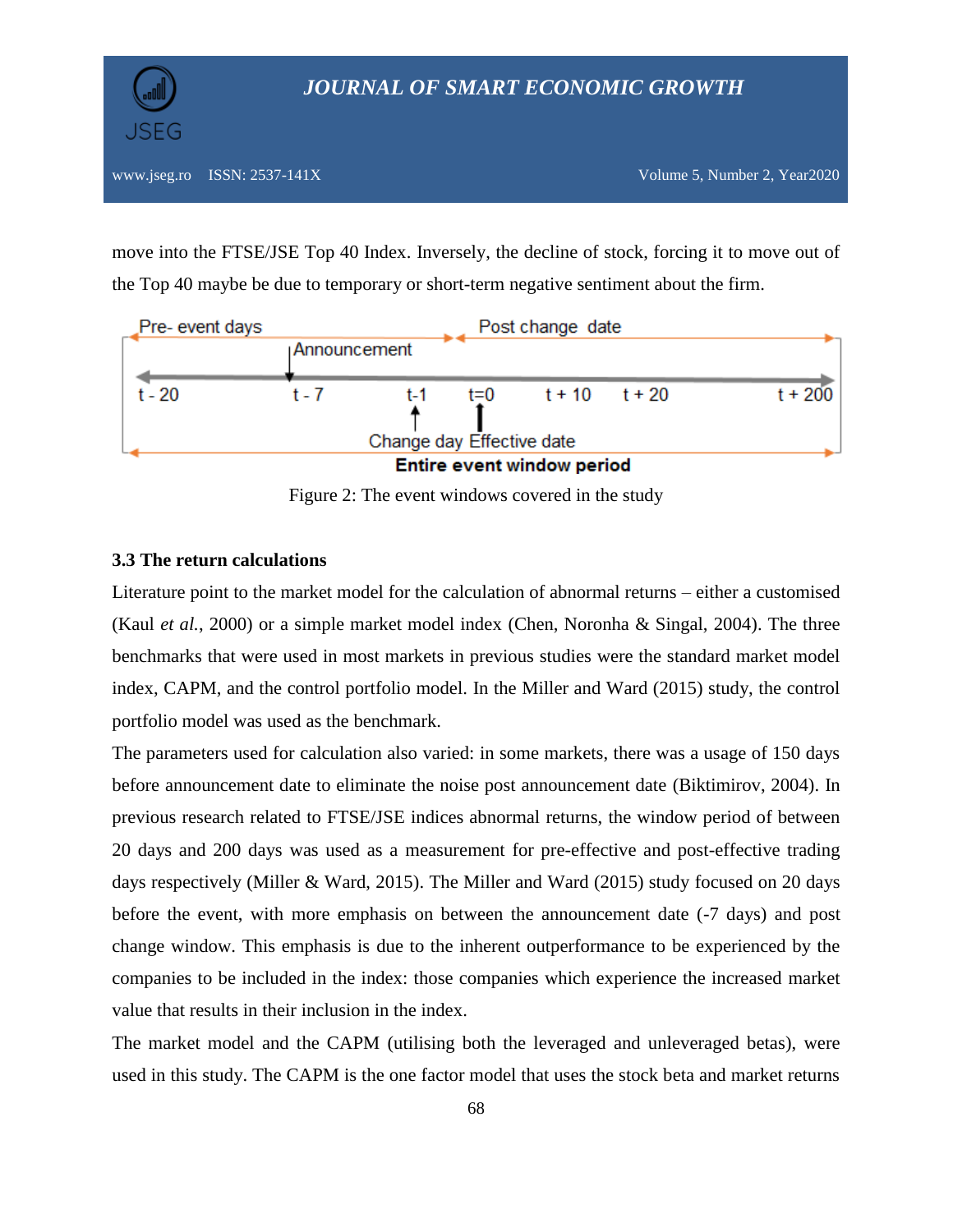

to arrive at risk adjusted returns of the stock relative to the market. The leveraged betas take into consideration the capital structure of the firm, while excess returns account for incremental benefits or risk associated with the geared company. The unleveraged betas take out the effect of gearing in returns. The unleveraged betas were mostly reported in the later years of this study, making it difficult for comparison of the statistical significance of returns, whether using the leveraged betas or unleveraged betas.

## **3.4 Calculation of abnormal returns**

Due to the stock returns' distributional characteristics, the continuously compounded returns were utilised, similar to most event studies for the stock returns. Miller and Ward (2015) used this approach in their study, so also are other studies such as Wilkens & Wimschulte, 2005 and Qiu & Pinfold, 2007. The logarithm daily returns are defined as:

$$
Ri, t = In\left(\frac{Si, t}{Si, t-1}\right) \tag{1}
$$

The daily excess returns for the stock were calculated using the FTSE/JSE All Share Index as a benchmark as covered in the literature. The previous study by Miller and Ward (2015) utilised the same benchmark for the market model. The stock excess return over the period is denoted by:

$$
ARi, t = Ri, t - Rm, t \tag{2}
$$

Where  $Ri$ , t is the stock return (i) at time t and  $Rm$ , t is the FTSE/JSE All Share Index returns at time t during the event window period [-20, 200].

The average excess returns corresponding to time t are calculated across all the stocks that were impacted by the index changes (Campbell, Lo & MacKinlay, 1997). The average excess returns are calculated as:

$$
AARt = \frac{1}{N} \sum_{i=1}^{N} ARi, t \tag{3}
$$

This is in line with Miller and Ward (2015) event study of FTSE/JSE indices and it is recommended for event studies (Campbell *et al.*, 1997). Further, the CAARs for period  $t_1$  and  $t_2$  $[t_1,t_2]$  serve as the indicator for information flow processing (Wilkens & Wimschulte, 2005). The speed of the market process information can be defined as: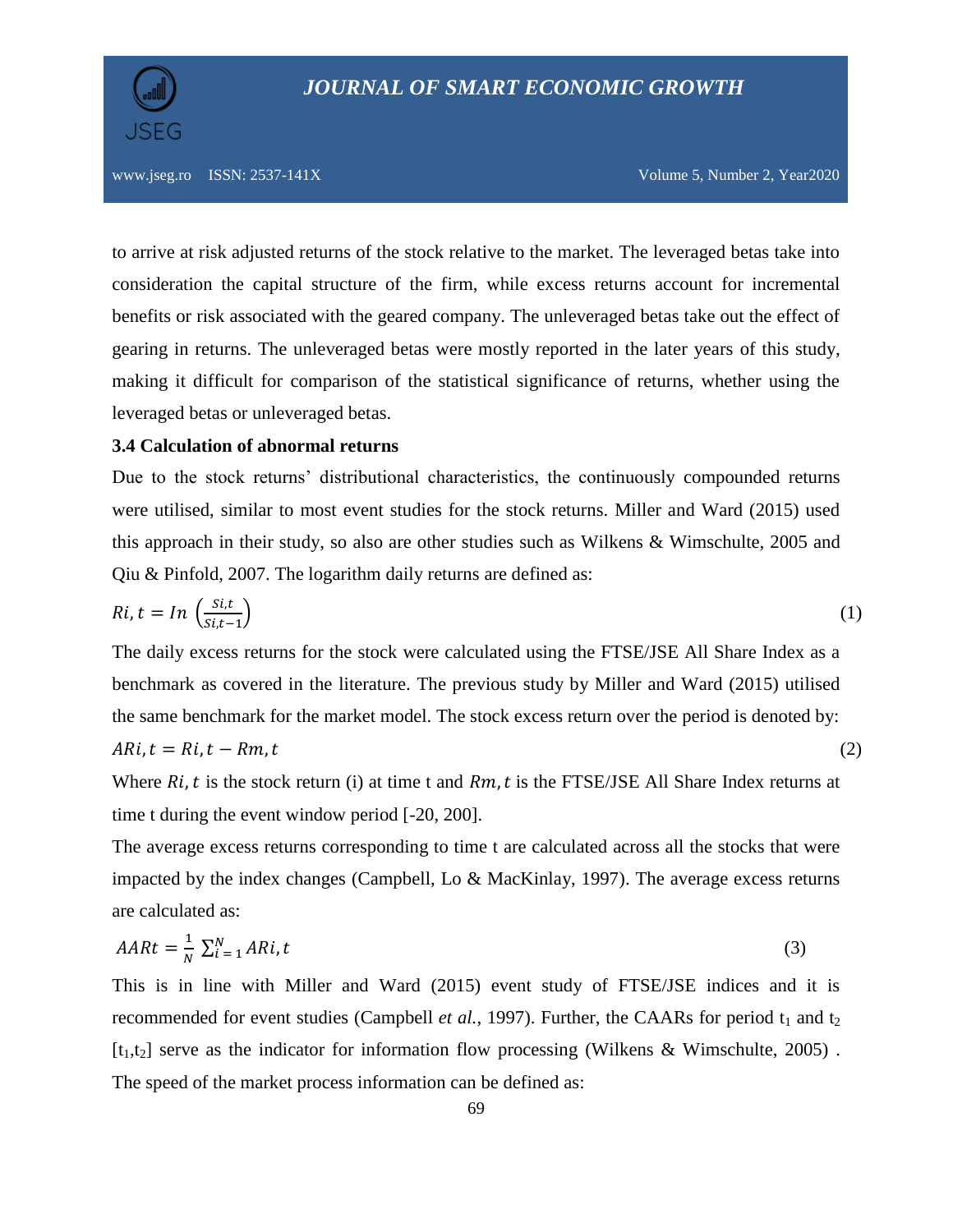

$$
CAARt1, t2 = \sum_{t=t1}^{t2} 1/N \sum_{i=1}^{N} ARi, t
$$
\n(4)

In addition to the simple market model, the CAPM using both the leveraged and unleveraged returns was examined. For the CAPM, the risk adjusted expected returns were calculated as:

$$
Er (i, t) = \beta \mathbb{L}, i * Rm, t \tag{5}
$$

$$
Er (i, t) = \beta U, i * Rm, t \tag{6}
$$

Where  $\beta \mathbb{L}, i$  is the stock (i) at time t leveraged beta and  $\beta \mathcal{U}, i$  is the stock (i) at time t unleveraged betas. The betas were calculated using FTSE/JSE All Share Index returns at time t as the benchmark.

The abnormal returns for the CAPM-based returns are expressed as:

$$
ARi = Ri, t - Er (i, t) \tag{7}
$$

Where  $Ri$ , t is the stock return (i) at time t and  $Er$  (i, t) is the stock's CAPM (i) at time t.

3.1.5 Other hypothesis measures

The information hypothesis is tested using the change in the market value of the stocks, which is the product of the number of common stocks outstanding and stock price. The literature supported value enhancement of the firm but argued about whether it was permanent or temporary. Amongst the prior studies that followed the market capitalisation approach were Beneish and Gardner (1995). This hypothesis is an extension of price pressure hypothesis (PPH).

$$
Information i = \frac{MCAPi}{MCAPi - 1}
$$
 (8)

As supported in the literature, the imperfect substitute hypothesis uses the abnormal returns as the proxy for the downward sloping demand curve (Shleifer, 1986).

$$
AARt = \frac{1}{N} \sum_{i=1}^{N} ARi, t \tag{9}
$$

The investor awareness hypothesis is measured using the changes in shadow prices (Merton, 1987) evidenced in the following equation:

$$
SCI = \left(\frac{residual \delta i}{MV\mathcal{M}}\right) * \left(\frac{Mcapi}{number \ of \ shared olders}\right)
$$
 (10)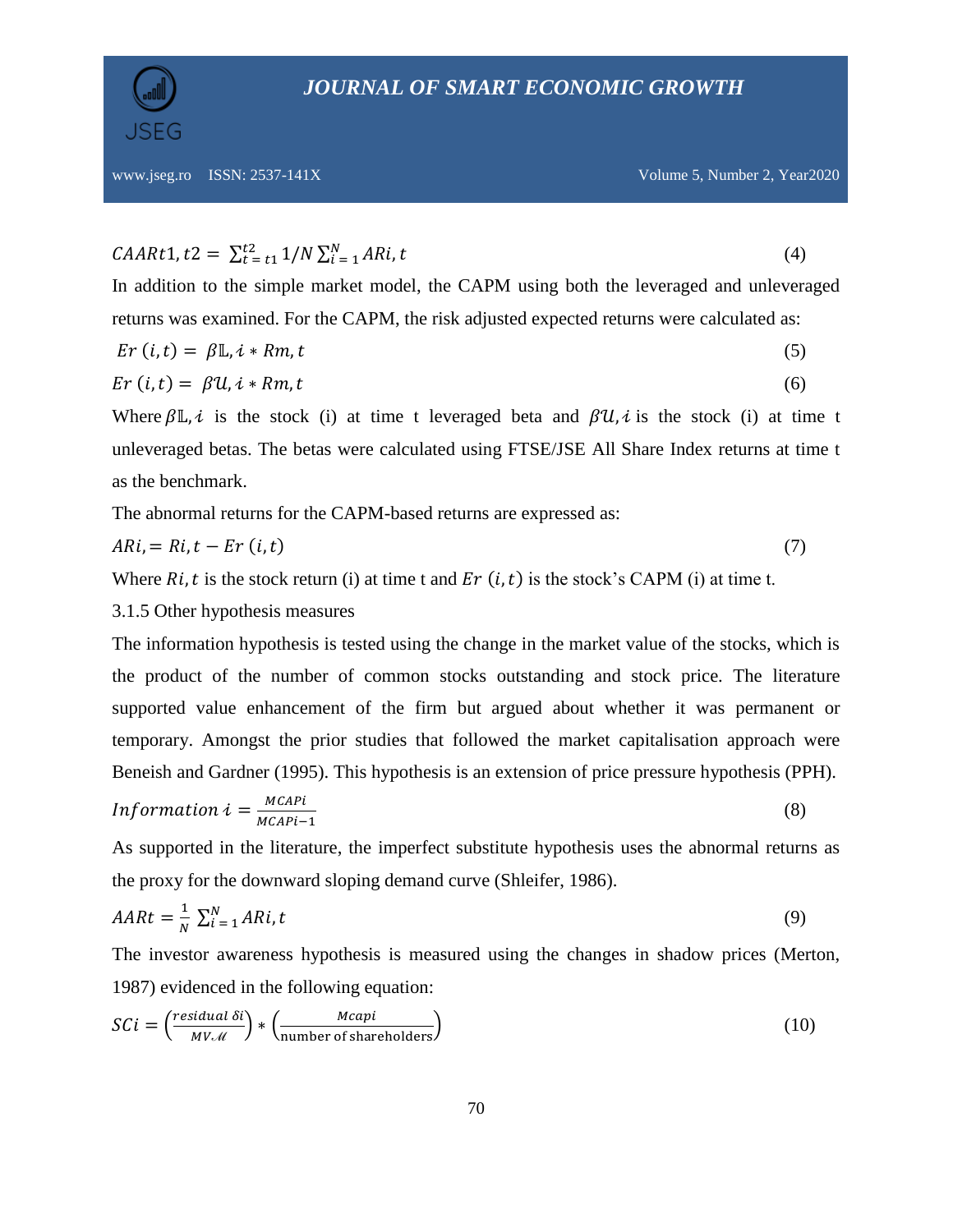Where residual  $\delta i$  is the standard deviation of the stock,  $MV\mathcal{M}$  is the market capitalisation size of the benchmark index  $(J203)$  and  $Mcapi$  is the market capitalisation of the individual stock. In this study, the investor hypothesis awareness, was captured through the asymmetric price response.

## **4.0 THE RESULTS**

In this study, the descriptive statistics provided statistical characteristics of 221 data points of the entire window, while the inferential statistics arrived at a conclusion based on the sub-samples drawn from the data points. The descriptive statistics focused more on the characteristics of AARs and CAARs for the -20 days to 200 days' window. The inferential statistics focused more on the time frame range of CAARs as covered in drawing events window.

|                    |                         | <b>J200</b> | <b>J201</b> | <b>J202</b> |
|--------------------|-------------------------|-------------|-------------|-------------|
|                    | J203 (FTSE/JSE          | (FTSE/JSE   | (FTSE/JSE   | (FTSE/JSE   |
|                    | <b>All Share index)</b> | Top40)      | Mid cap)    | Small cap)  |
| Mean               | 0,04%                   | 0,04%       | 0,06%       | 0,06%       |
| Standard error     | 0,02%                   | 0,02%       | 0,01%       | 0,01%       |
| Median             | 0,08%                   | 0,09%       | 0,09%       | 0,09%       |
| Mode               | N/A                     | N/A         | N/A         | N/A         |
| Standard deviation | 1,21%                   | 1,33%       | 0,80%       | 0,59%       |
| Sample variance    | 0,01%                   | 0,02%       | 0,01%       | 0,00%       |
| Kurtosis           | 3,31                    | 3,22        | 3,80        | 8,94        |
| <b>Skewness</b>    | $-15,52%$               | $-9,70%$    | $-51,69\%$  | $-75,59\%$  |
| Range              | 14,41%                  | 15,67%      | 10,34%      | 10,83%      |
| Minimum            | $-7,58%$                | $-7,96%$    | $-5,63\%$   | $-4,59%$    |
| Maximum            | 6,83%                   | 7,71%       | 4,71%       | 6,25%       |

**Table 3: The summary statistics daily logarithm returns of FTSE/JSE indices**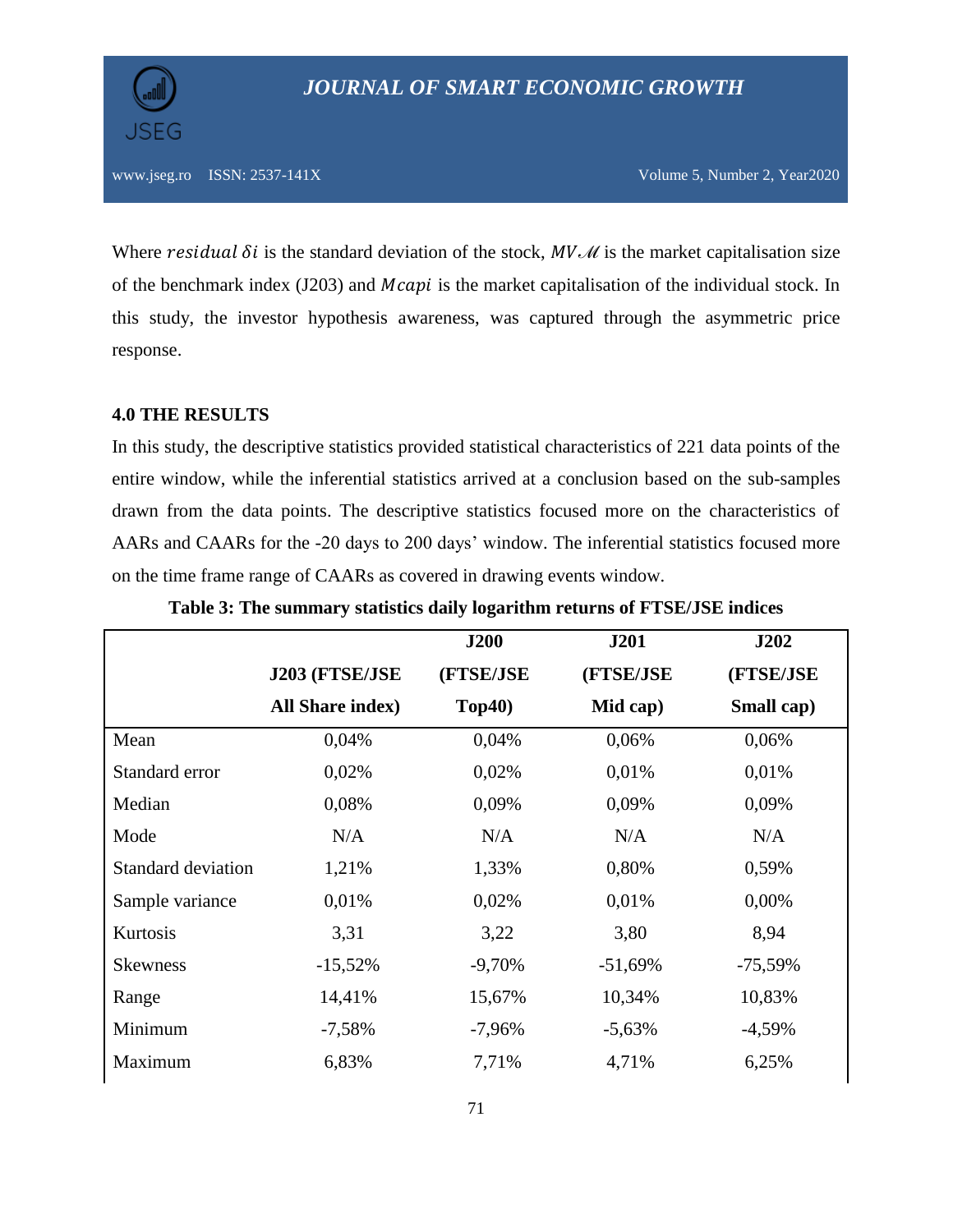

## *JOURNAL OF SMART ECONOMIC GROWTH*

www.jseg.ro ISSN: 2537-141X Volume 5, Number 2, Year2020

| Sum              | 161,14%  | 151,07%  | 226,05%  | 232,75%  |
|------------------|----------|----------|----------|----------|
| Count            | 3 689,00 | 3 689,00 | 3 689,00 | 3 689,00 |
| Confidence level |          |          |          |          |
| $(95,0\%)$       | 0,04%    | 0,04%    | 0,03%    | 0,02%    |

Source: Computed by the Authors

## **4.1 Inferential statistics**

The research hypotheses were defined in terms of a long-term prior event window, announcement prior event window, and change day; and were used to address the main research question of finding investment opportunities given the addition and deletion events around index changes event windows. Further, the temporary or permanent opportunities were explored to ascertain their sustainability or expected duration.

The statistical significance of the event is either accepted or rejected, depending on the price reactions before and after the event. The results compare the abnormal returns of stocks before inclusion or exclusion in the FTSE/JSE Top 40 Index and after inclusion or exclusion in the FTSE/JSE Top 40 Index. The results are presented for more stocks affected at a similar event time so the (AARs) is used. The results are further presented for time interval periods of abnormal returns of stocks resulting in (CAARs) being used.

#### **4.1.1 The price reaction hypothesis**

The stock price reaction was addressed in separate windows to establish the period during the event when investors do react to information. Investors are constantly searching for information related to investments and once discovered, the stock prices are expected to adjust to new information (Fama, 1970, 1998).

The pre-event days relevant for this study were  $[-20, -1]$ ,  $[-7, -1]$  and  $[-1]$  and the post event days were  $[0, 10]$ ,  $[0, 20]$  and  $[0, 200]$ . The prior events are longer-term prior event  $[-20, -1]$ ,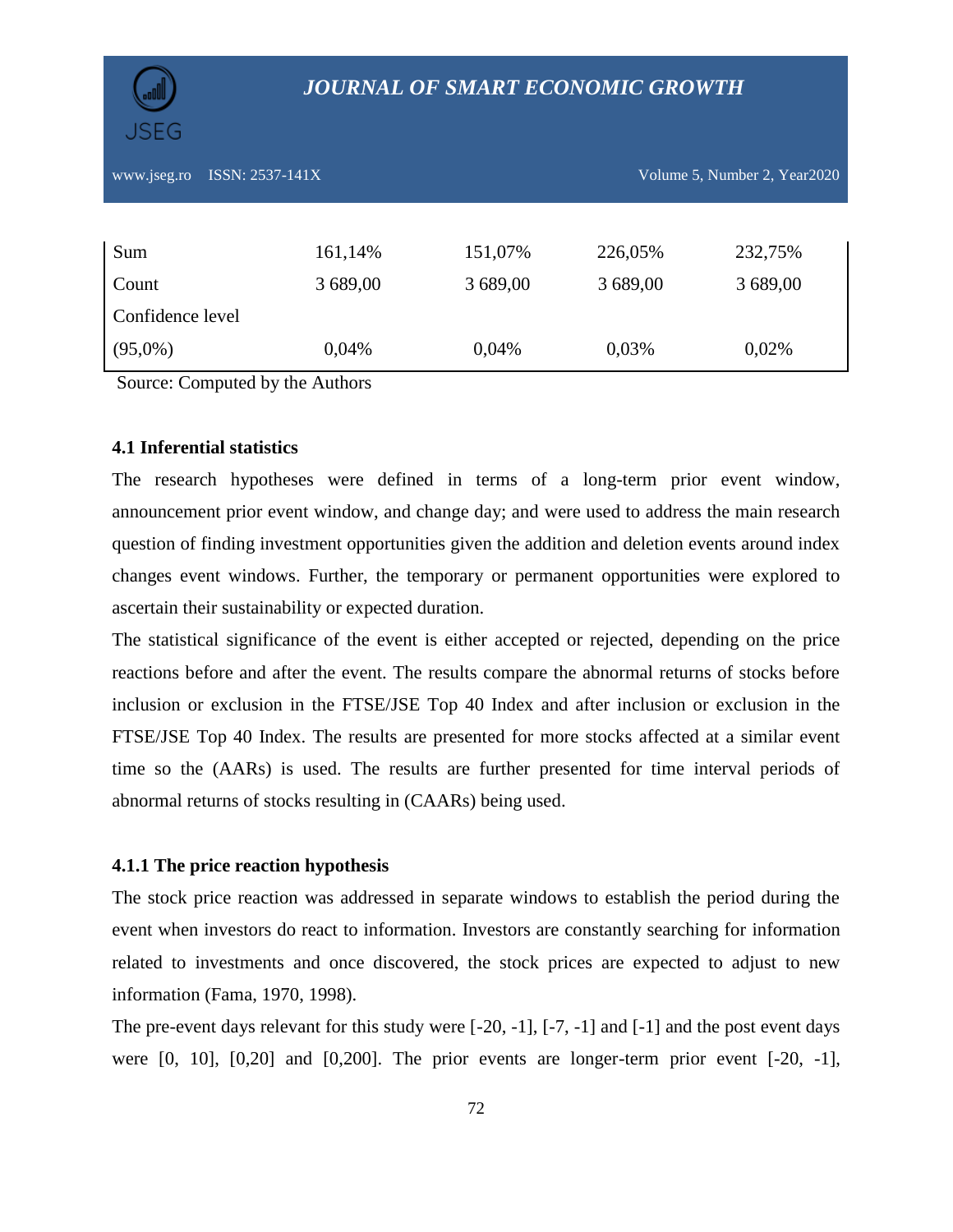announcement prior event [-7, -1] and change date [-1]. The post event windows are long-term post event [0,200], medium-term post event [0,20], and short-term post event [0,10].

## **4.1.2 The long-term prior event window**

The null hypothesis was performed to test whether the CAARs before the index addition and deletion are the same as after the index addition and deletion respectively. The alternative hypothesis states that the stock performance will be different. The CAARs could be temporary or permanent.

*Hypothesis 1a (null hypothesis): No market reaction occurs in the window period, which includes the prior effective date window and posts event effective windows.* 

*Hypothesis 1b (alternative hypothesis): The market reaction occurs in the window period, which includes the pre-announcement date and post event effective windows (and will be of a temporary or permanent nature).*

The market model, CAPM leveraged, and CAPM unleveraged show no statistical significance at the alpha level of 1%, 5%, and 10% for both the deletions and additions and across all event windows periods. There were no price changes before and after the events for stocks moving in and out of the index when evaluated over the longer-term prior event and post event windows.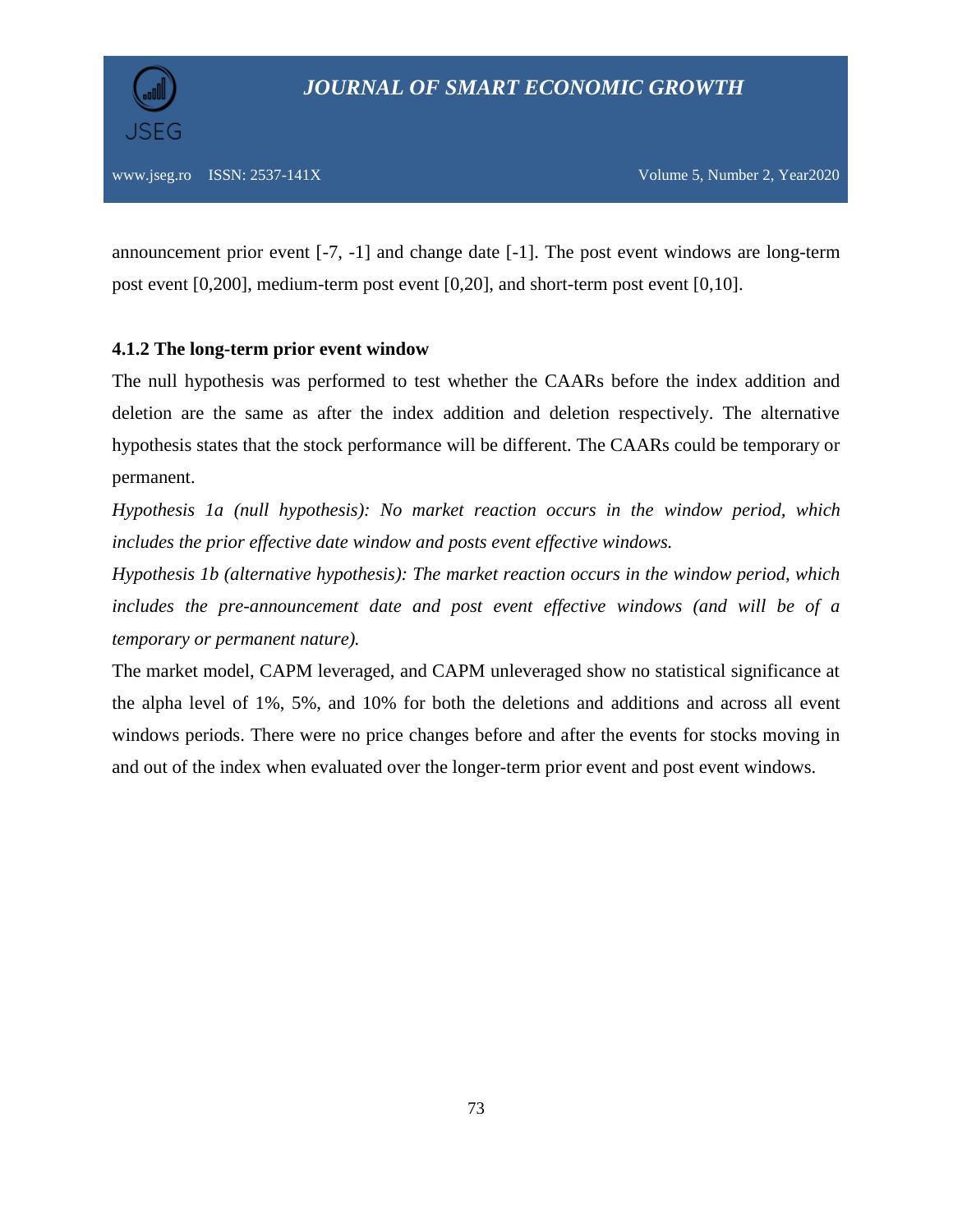

# **Table 5: The statistical results for the pre-event window [-20, -1] vs. post-event windows ([0,200] vs. [0,10] vs. [0,20])**

| Windows                             | <b>Before</b>  | After         | Market<br>model | <b>CAPM</b><br>leveraged | <b>CAPM</b><br>unleveraged |  |
|-------------------------------------|----------------|---------------|-----------------|--------------------------|----------------------------|--|
| $[-20,$<br>$-1$ ]<br>VS.<br>[0,200] | event          | event         | $\mathbf{p}$    | p                        | p                          |  |
| <b>Addition</b> event               | before*Additio | after*Additio | 0.422443        | 0.358277                 | 0.273475                   |  |
|                                     | n              | n             |                 |                          |                            |  |
| Deletion event                      | before*Deletio | after*Deletio | 0.233117        | 0.500570                 | 0.230531                   |  |
|                                     | n              | n             |                 |                          |                            |  |

| Windows                   | <b>Before</b>  | After         | Market<br>model | <b>CAPM</b><br>leveraged<br>betas | <b>CAPM</b><br>unleveraged<br>betas |
|---------------------------|----------------|---------------|-----------------|-----------------------------------|-------------------------------------|
| $[-20, -1]$ vs. $[0, 10]$ | event          | event         | p               |                                   | p                                   |
| <b>Addition</b> event     | before*Additio | after*Additio | 0.541650        | 0.688077                          | 0.778039                            |
|                           | n              | n             |                 |                                   |                                     |
| Deletion event            | before*Deletio | after*Deletio | 0.269517        | 0.426620                          | 0.404594                            |
|                           | n              | n             |                 |                                   |                                     |

| Windows                                 | <b>Before</b>       | After              | Market<br>model | <b>CAPM</b><br>leveraged<br>betas | <b>CAPM</b><br>unleveraged<br>betas |
|-----------------------------------------|---------------------|--------------------|-----------------|-----------------------------------|-------------------------------------|
| $\lfloor -20, -1 \rfloor$ vs. $[0, 20]$ | event               | event              | p               | p                                 | p                                   |
| <b>Addition</b> event                   | Addition*befor<br>e | Addition*afte<br>r | 0.682234        | 0.939481                          | 0.931196                            |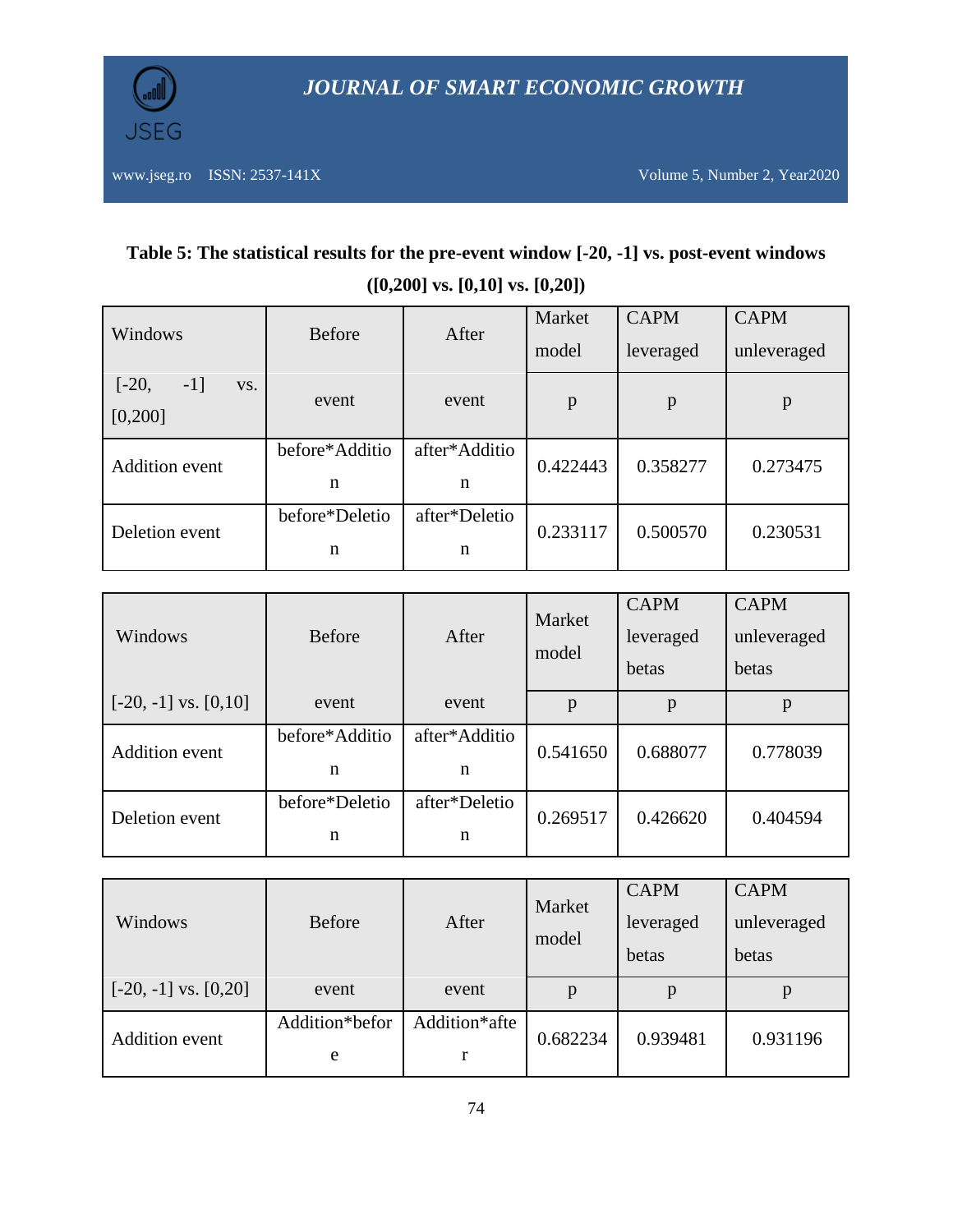

# *JOURNAL OF SMART ECONOMIC GROWTH*

| Deletion event | Deletion*befor Deletion*afte | 0.174896 | 0.323140 | 0.224016 |
|----------------|------------------------------|----------|----------|----------|
|                |                              |          |          |          |

\*Significant at 10%, \*\*Significant at 5%, \*\*\*Significant at 1%

Source: Computed by the Authors

The price changes for the prior event and post event windows for the additions and deletions were mixed. As reported, there was no statistical significance for this event window. Also, the AARs were contradictory where both additions and deleted events were lower before the events and higher after the events at the same time; or the AARs were higher for additions before the event and lower post the event and opposite for deletions.

The no statistical evidence and the mixed magnitude of the price movement for additions and deletions events led to the conclusion that the stock prices are random for the longer-term prior event window CAARs (-20,1) and post event CAARs (0 to 200 day, 0 to 10 days, and 0 to 20 day). The stock prices may be a random walk, where the knowledge of the past behaviour of stock prices is not beneficial as it does not lead to expected gains (Fama, 1965:56).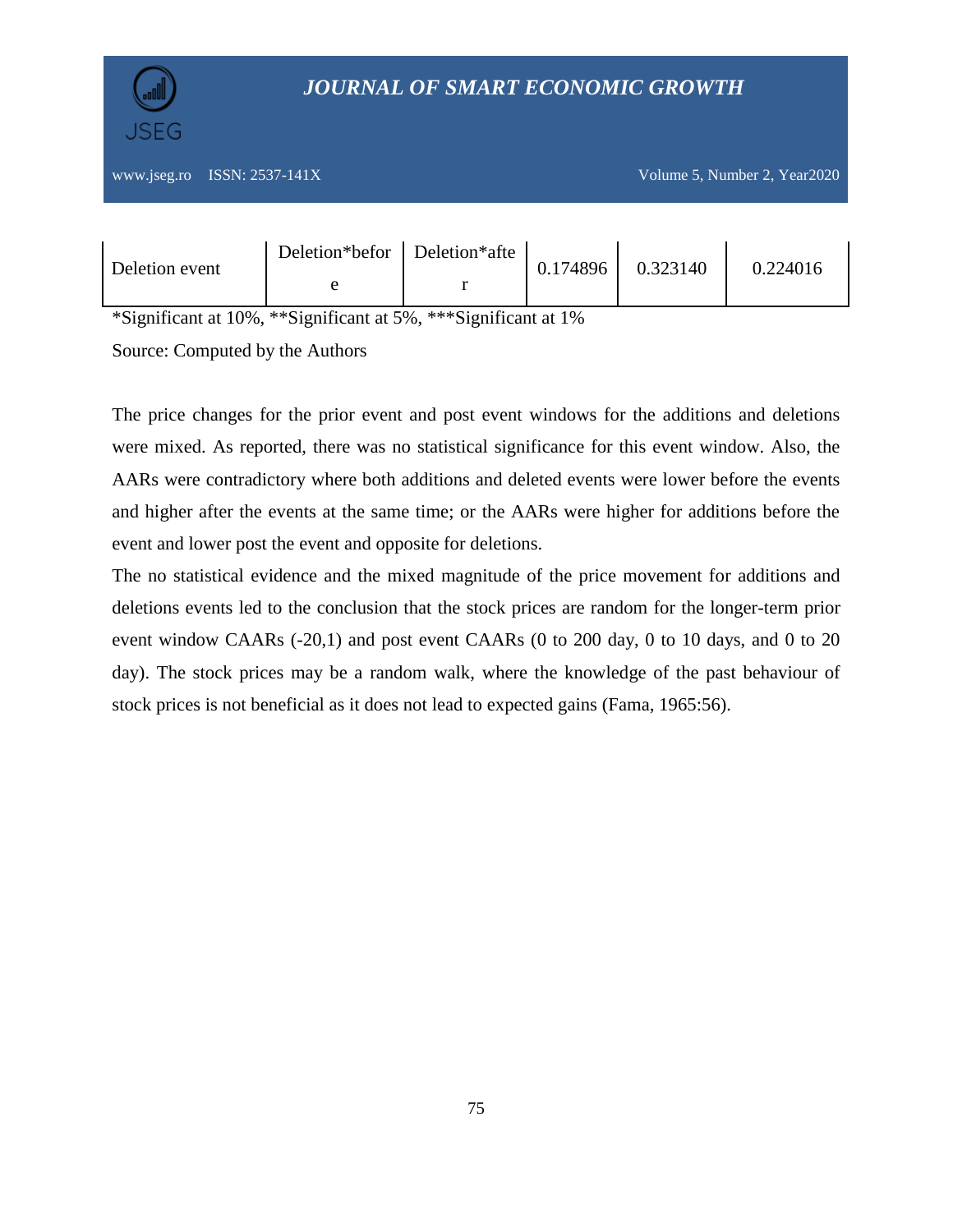

|                                |               | Market model<br><b>CAPM</b> leveraged<br>betas |               | <b>CAPM</b> unleveraged |               |                       |
|--------------------------------|---------------|------------------------------------------------|---------------|-------------------------|---------------|-----------------------|
| Windows                        | Before        | After                                          | <b>Before</b> | After                   | <b>Before</b> | After                 |
| $[-20, -1]$<br>VS.<br>[0, 200] | event         | event                                          | event         | event                   | event         | event                 |
| Addition<br>event              | Higher        | Lower<br>(decreased)                           | Higher        | Lower<br>(decreased)    | Higher        | Lower<br>(decreased)  |
| Deletion<br>event              | Lower         | Higher<br>(increased)                          | Lower         | Higher<br>(increased)   | Lower         | Higher<br>(increased) |
|                                |               |                                                |               |                         |               |                       |
| Windows                        | <b>Before</b> | After                                          | <b>Before</b> | After                   | <b>Before</b> | After                 |
| $[-20, -1]$<br>vs. [0, 10]     | event         | event                                          | event         | event                   | event         | event                 |
| Addition<br>event              | Lower         | Higher<br>(increased)                          | Lower         | Higher<br>(increased)   | Lower         | Higher<br>(increased) |
| Deletion<br>event              | Lower         | Higher<br>(increased)                          | Lower         | Higher<br>(increased)   | Lower         | Higher<br>(increased) |
|                                |               |                                                |               |                         |               |                       |
| Windows                        | <b>Before</b> | After                                          | <b>Before</b> | After                   | <b>Before</b> | After                 |
| $[-20, -1]$                    | event         | event                                          | event         | event                   | event         | event                 |

# **Table 6: The AARs pre-event window ([-20, -1]) vs. post-event windows ([0,200] vs. [0,10] vs. [0,20])**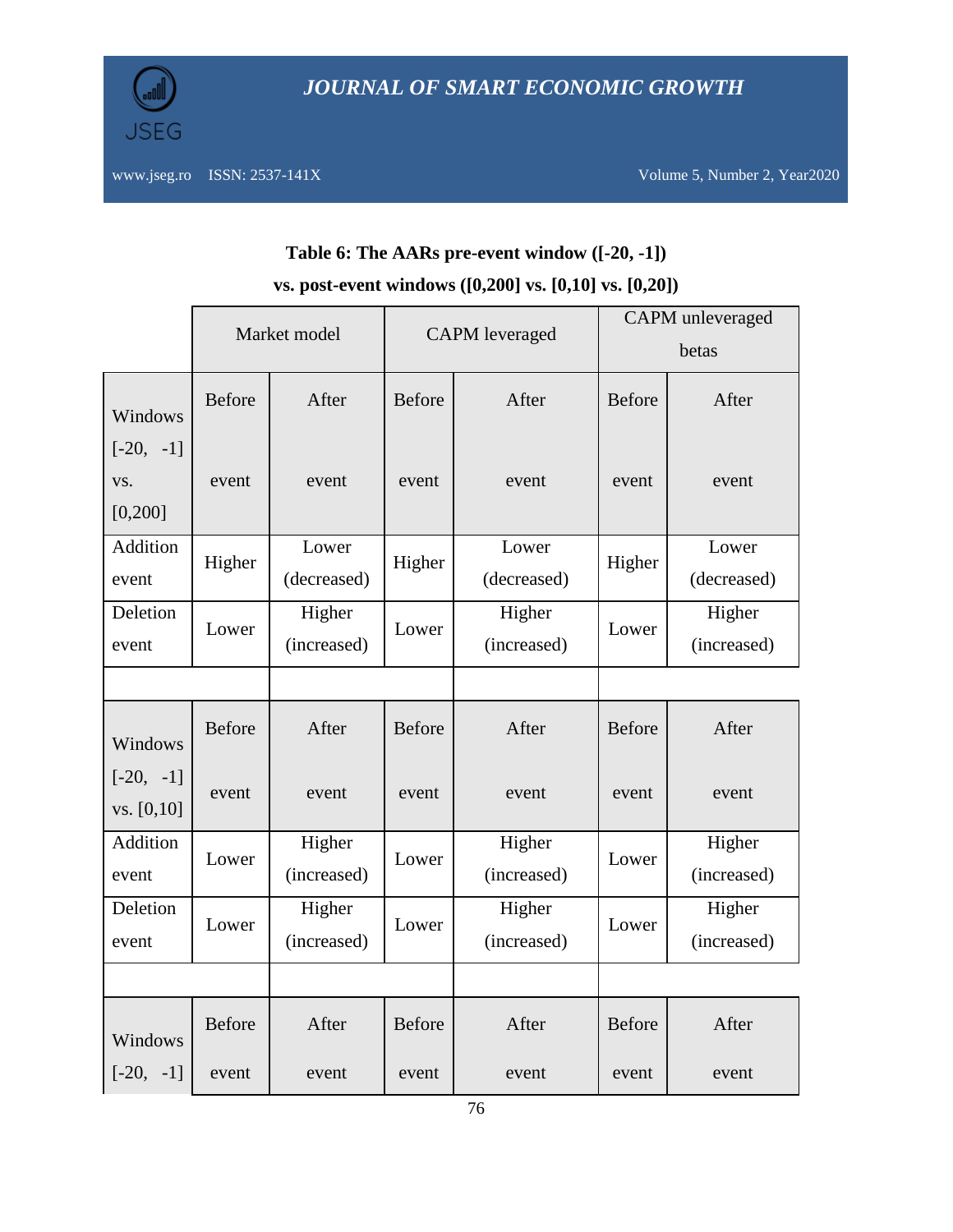# *JOURNAL OF SMART ECONOMIC GROWTH*

www.jseg.ro ISSN: 2537-141X Volume 5, Number 2, Year2020

| vs. [0, 20] |       |             |       |                   |        |             |
|-------------|-------|-------------|-------|-------------------|--------|-------------|
| Addition    | Lower | Higher      | Lower | Higher (slightly) | Higher | Lower       |
| event       |       | (increased) |       |                   |        | (slightly)  |
| Deletion    | Lower | Higher      | Lower | Higher            | Lower  | Higher      |
| event       |       | (increased) |       | (increased)       |        | (increased) |

Source: Computed by the Authors

## **4.1.3 Announcement prior event window hypothesis**

The price experiences more significant adjustments than normal on the announcement date. The FTSE/JSE Index advisory committee on average takes place seven trading days before the effective date to announce the stocks impacted by the index changes. The information gained and provided after/from the meeting should cause the market participant to act. The null hypothesis (hypothesis 2a) and alternative (hypothesis 2b) are given as:

*Hypothesis 2a: No price changes (market reaction) occur between the announcement date and effective date, and post event effective windows* 

*Hypothesis 2b: Price changes (market reaction) occur between the announcement date and effective date, and post event effective windows (and will be of a temporary or permanent nature).*

Table 7 shows no statistical significance at 10% for the market model, CAPM leveraged, and CAPM unleveraged for additions events across all event windows periods.

The deletion shows statistical significance at 1%, 5% and 10% for the market model, CAPM leveraged, and CAPM unleveraged respectively for long-term stock prices changes (-20 days to 200 days). The deletions for CAPM unleveraged show the statistical significance at 1% for the shorter-term post event (0 to 10 days). Both CAPMs are statistically significant for medium-term post event windows.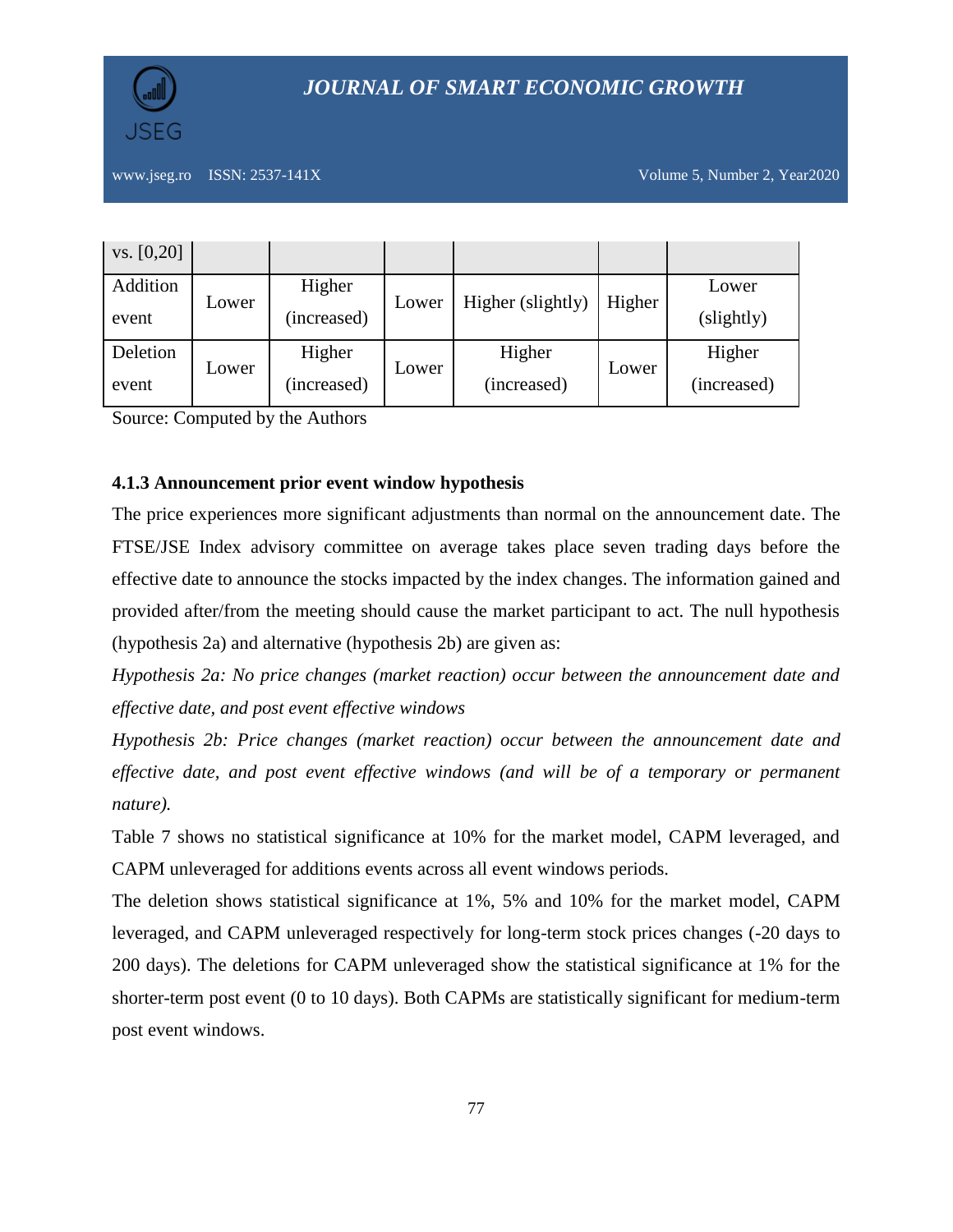The stocks that were deleted from the FTSE/JSE Top 40 Index experienced the different stock price performance post the index deletions. The CAARs, were negative for shares deleted.

## **Table 7: The statistical results for the pre-event [-7-1]**

| Windows                             | <b>Before</b>   | After          | Market<br>model | <b>CAPM</b> leveraged<br>betas | <b>CAPM</b><br>unleveraged betas |
|-------------------------------------|-----------------|----------------|-----------------|--------------------------------|----------------------------------|
| $-1$ ]<br>$[-7,$<br>VS.<br>[0, 200] | event           | vent           | p               | p                              | p                                |
| <b>Addition</b> event               | Addition*before | Addition*after | 0.496998        | 0.804610                       | 0.945501                         |
| Deletion event                      | Deletion*before |                | ** 0.059690     | $*0.015444$                    | $*0.004237$                      |
| Windows                             | <b>Before</b>   | After          | Market          | <b>CAPM</b> leveraged          | <b>CAPM</b>                      |
|                                     |                 |                | model           | betas                          | unleveraged betas                |
| $[-7, -1]$ vs. $[0, 10]$            | event           | event          | p               | p                              | p                                |
| Addition event                      | Addition*before | Addition*after | 0.203253        | 0.386498                       | 0.524652                         |
| Deletion event                      | Deletion*before | Deletion*after | 0.328258        | 0.169605                       | *** 0.060302                     |

**vs. post-event windows ([0,200] vs. [0,10] vs. [0,20])**

| Windows                  | <b>Before</b>   |                | Market   | CAPM leveraged | <b>CAPM</b>       |
|--------------------------|-----------------|----------------|----------|----------------|-------------------|
|                          |                 | After<br>model |          | betas          | unleveraged betas |
| $[-7, -1]$ vs. $[0, 20]$ | event           | event          |          |                |                   |
| Addition event           | Addition*before | Addition*after | 0.204850 | 0.465191       | 0.663407          |
| Deletion event           | Deletion*before | Deletion*after | 0.230497 | $***0.097470$  | $*$ $0.036638$    |

\*Significant at 10%, \*\*Significant at 5%, \*\*\*Significant at 1%

Source: Computed by the Authors

Table 8 shows that the stock prices were lower before the event and higher post the event consistently for additions but not significant as reported in Table 7. For the deletion event, the stocks prices were higher before but lower post the deletion event (Table 8). The statistical significance was reported for CAPMs in the case of deleted stocks for the medium-term post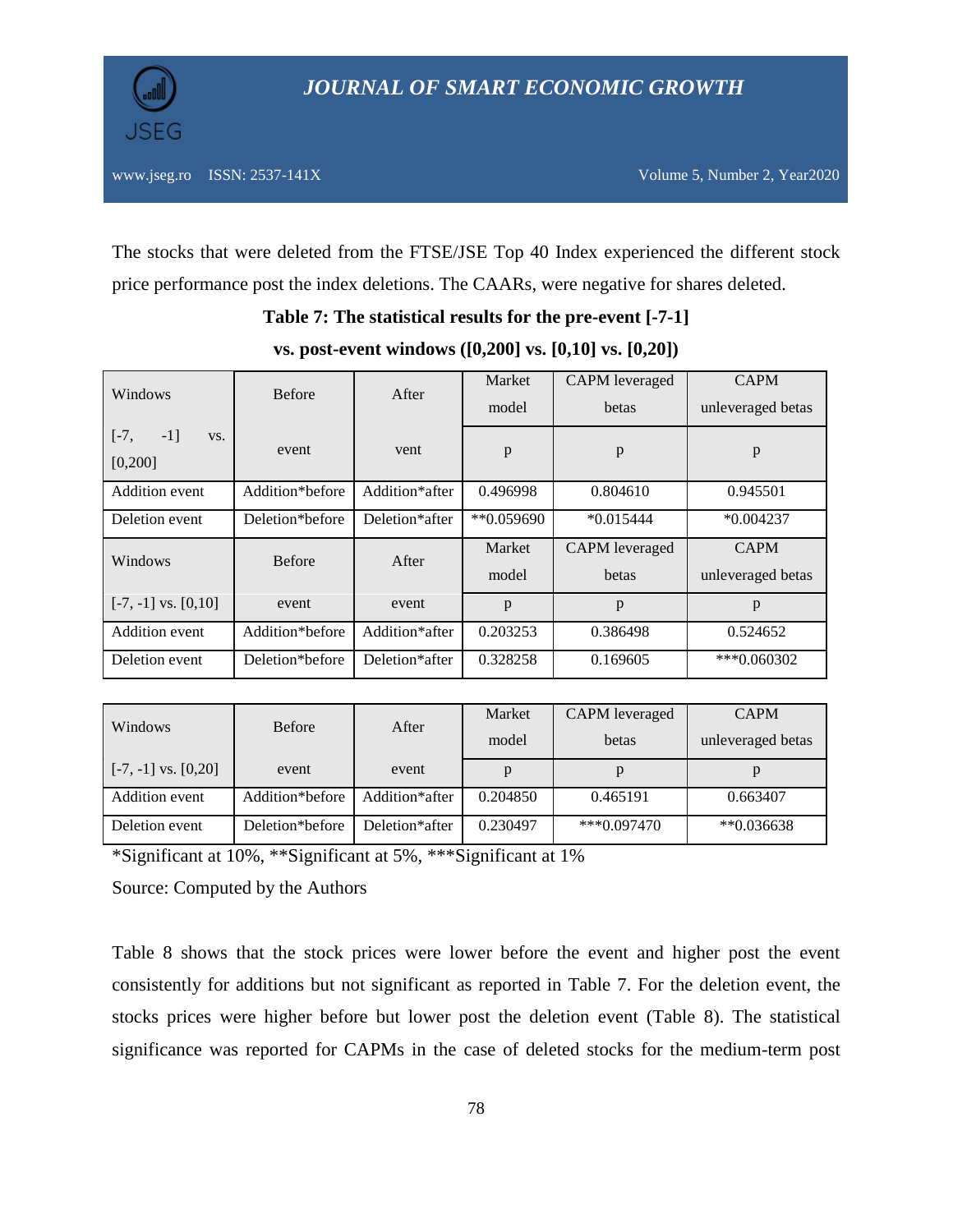

event. The CAPM unleveraged further reported the significance with lower prices before deletion and lower prices post the deletion.

The statistical significance when using the CAPMs for the deletions event might imply the market's valuation of the stock changes posts the deletions from the FTSE/JSE Top 40 Index. The betas of deleted stocks are relative to the market changes. The deleted stocks move to FTSE/JSE Mid Cap index, which reduces their liquidity (increases liquidity premium), and attracts less investor attention compared to when the stock is a constituent of the FTSE/JSE Top 40 Index. The investors may be unconsciously pricing in the higher market risk (beta adjustments) for deleted stocks. For the addition to the FTSE/JSE Top 40 Index, it could be that the market risk is overstated for CAPMs as the stocks are statistically insignificant, while for CAPMs deletions they are significant. The addition event my concur with pervious findings of overstated required return for the large capitalisation firm and understated small firms (Kappou *et al.*, 2009). It appears as if for the FTSE/JSE Mid Cap, for stocks being deleted from the FTSE/JSE Top 40 Index, the investors may be adjusting for the betas consciously or unconsciously to compensate for other risks such as lower liquidity, lower size (Mid Cap), and higher cost of capital (higher betas).

The statistically significant (Table 7) coupled with higher prices before the inclusion to the index and lower post exclusions from (Table 8) for deletion from the medium-term post event [0,20] and post long-term post event [0,200] justifies a permanent price fall. The deleted companies all experienced permanent price falls from 20 days to 200 days post the deletion event, which is inconsistent with the information hypothesis. Thus, the permanent price increase for addition but not for deletion of information hypothesis did not apply. The volatility direction (increase or decrease) is uncertain, although the deleted companies experienced a significant beta adjustment and permanent stock fall.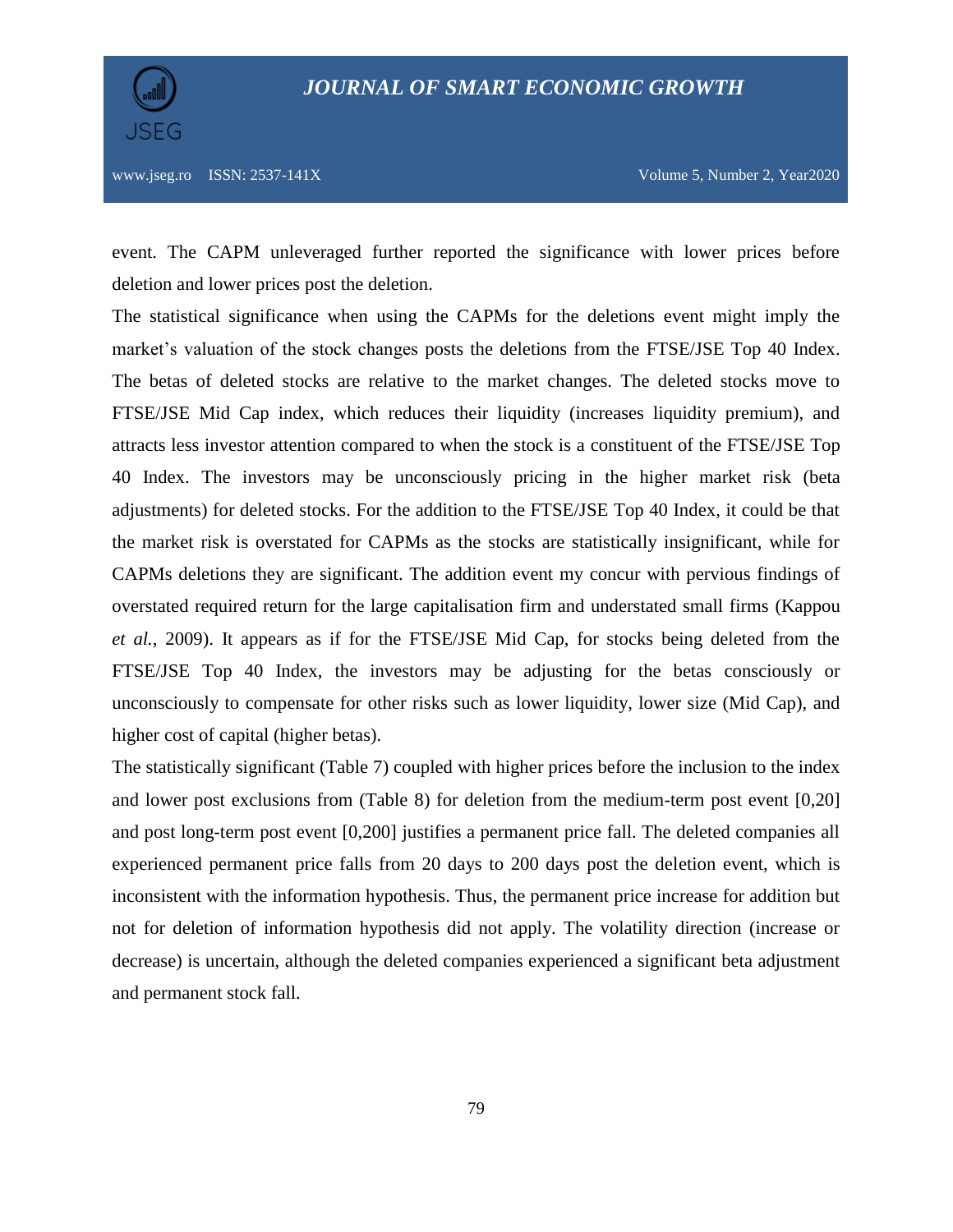

# **Table 8: The AARs of announcement prior event window ([-7, -1]) vs. post-event windows ([0,200] vs. [0,10] vs. [0,20])**

|                                     |               | Market model |               | <b>CAPM</b> leveraged |               | CAPM unleveraged betas |
|-------------------------------------|---------------|--------------|---------------|-----------------------|---------------|------------------------|
| Windows                             | <b>Before</b> | After        | <b>Before</b> | After                 | <b>Before</b> | After                  |
| $-1$ ]<br>$[-7,$<br>VS.<br>[0, 200] | event         | event        | event         | event                 | event         | event                  |
| <b>Addition</b> event               | Lower         | Higher       | Lower         | Higher                | Lower         | Higher                 |
|                                     |               | (increased)  |               | (slightly)            |               | (slightly)             |
| Deletion event                      | *Higher       | *Lower       | *Higher       | *Lower                | *Higher       | *Lower                 |
|                                     |               |              |               |                       |               |                        |
| Windows                             | <b>Before</b> | After        | <b>Before</b> | After                 | <b>Before</b> | After                  |
| $-1$ ]<br>$[-7,$<br>VS.             | event         | event        | event         | event                 | event         | event                  |
| [0,10]                              |               |              |               |                       |               |                        |
| <b>Addition</b> event               | Lower         | Higher       | Lower         | Higher                | Lower         | Higher                 |
|                                     |               | (increased)  |               | (increased)           |               | (increased)            |
| Deletion event                      | Higher        | Lower        | Higher        | Lower                 | *Higher       | *Lower                 |
|                                     |               |              |               |                       |               |                        |
| Windows                             | <b>Before</b> | After        | <b>Before</b> | After                 | Before        | After                  |
| $[-7,$<br>$-1]$<br>VS.              | event         | event        | event         | event                 | event         | event                  |
| [0, 20]                             |               |              |               |                       |               |                        |
| Addition event                      | Lower         | Higher       | Lower         | Higher                | Lower         | Higher                 |
|                                     |               | (increased)  |               | (increased)           |               | (increased)            |
| Deletion event                      | Higher        | Lower        | *Higher       | *Lower                | *Higher       | *Lower                 |

\*Statistical significance when the test was conducted.

Source: Computed by the Authors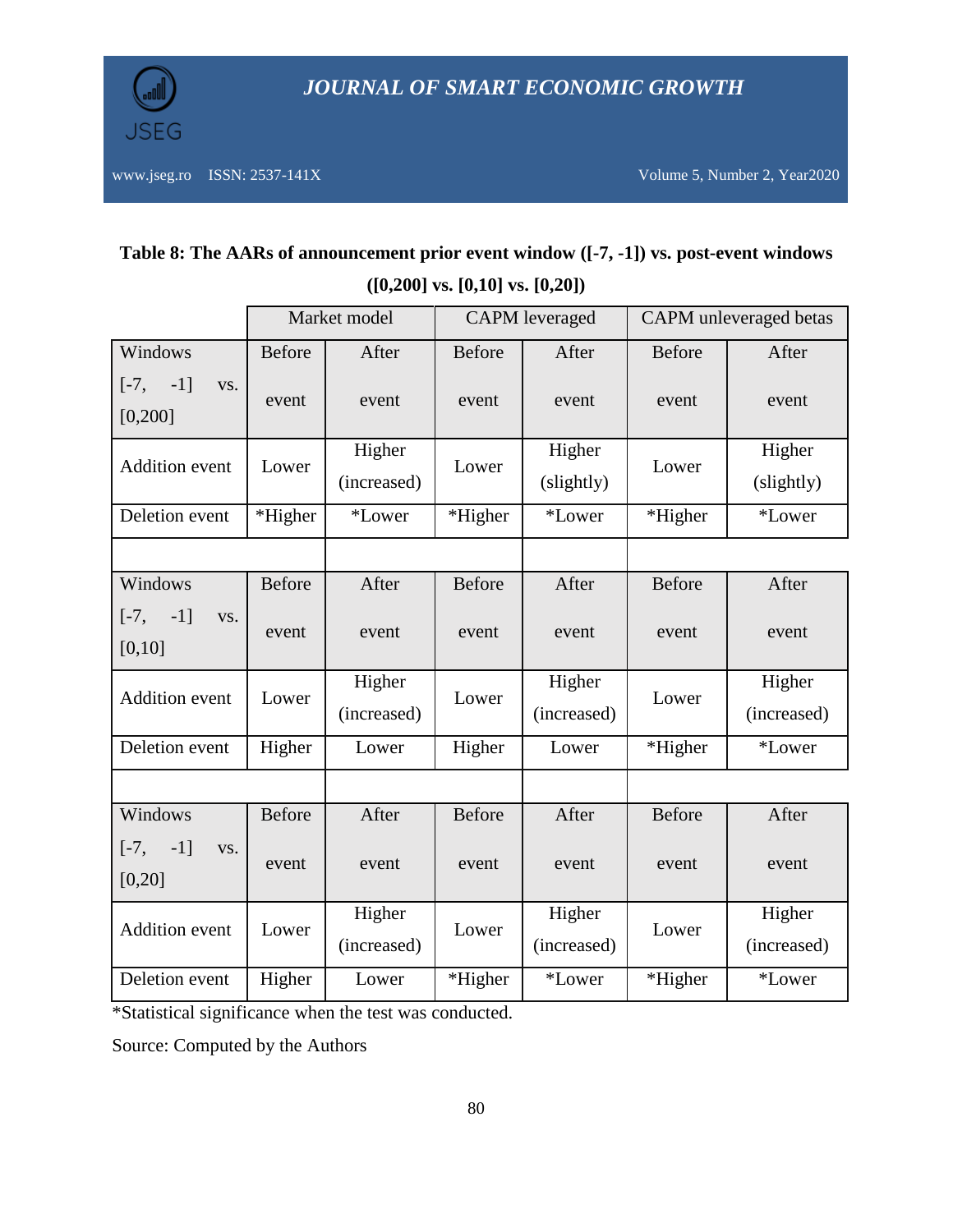

## **4.1.4 Change day – index rebalancing hypothesis**

The change day is when the funds that track the index normally align their funds at the auction that takes place between 16:50 and 17:00. Trading volume should be above daily average, and stock prices movement could experience abnormality due to index activities. The null and alternative hypotheses for the excessive trading hypothesis are as follows:

*Hypothesis 3a: No abnormal price reaction due to excessive trading occurs during the change date and post event effective windows.* 

*Hypothesis 3b: The abnormal price reaction due to excessive trading occurs during the change date and post event effective windows (and will be of a temporary or permanent nature).*

The p-value was statistically significant when the test was conducted at the minimum of 1% alpha for before and after the event, regardless of the model used (Table 9). The results show the statistical significance at p-values of less than 1% across all windows. Thus, there is a price difference experienced for stocks being added to the index, prior to the event and after the event.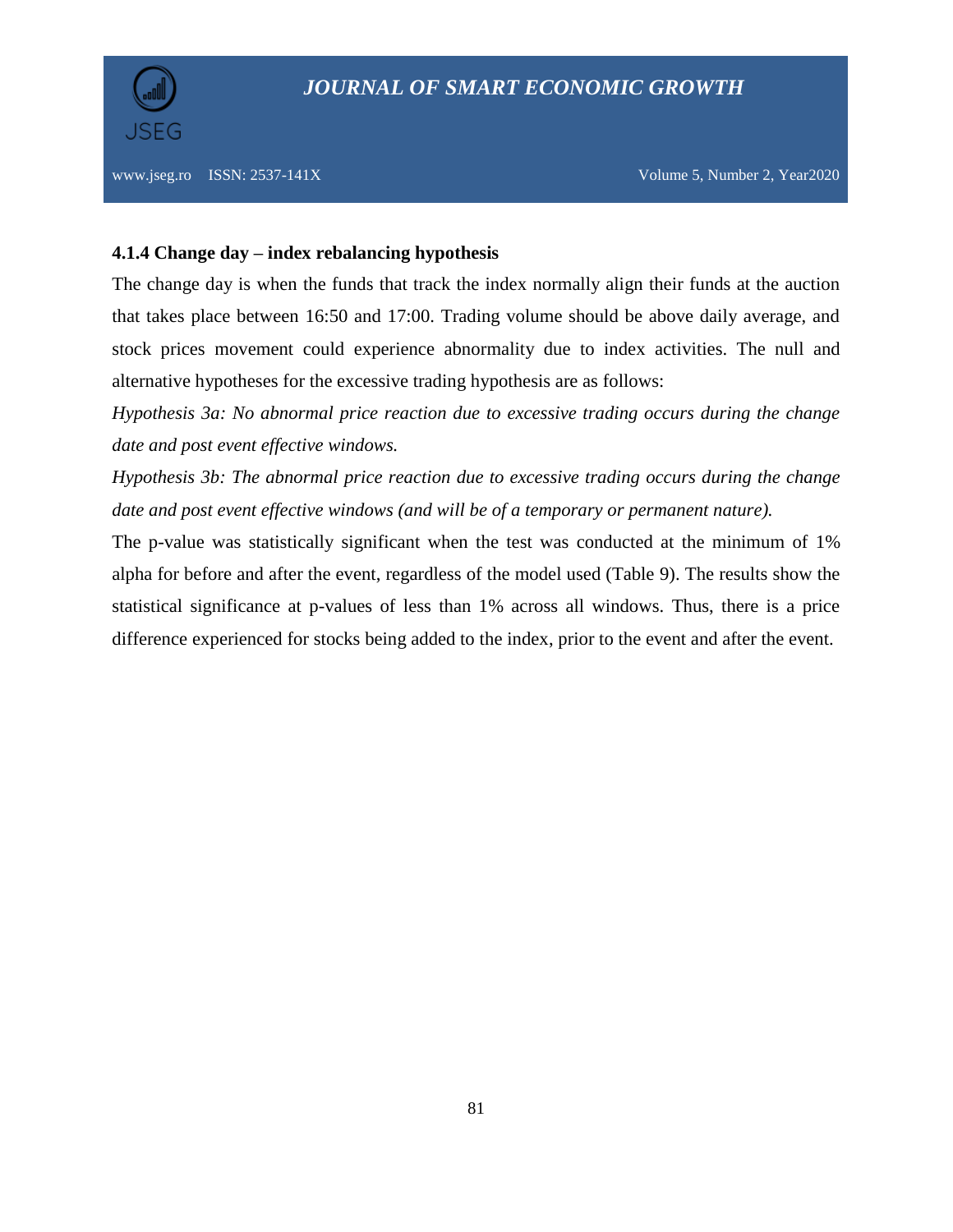

|                      | <b>Before</b>   |                | Market model | <b>CAPM</b> leveraged | <b>CAPM</b>       |
|----------------------|-----------------|----------------|--------------|-----------------------|-------------------|
| Windows              |                 | After          |              | betas                 | unleveraged betas |
| $[-1]$ vs. $[0,200]$ | Event           | event          | p            | p                     | p                 |
| Addition event       | Addition*before | Addition*after | $*0.002612$  | $*0.001181$           | $*0.001196$       |
| Deletion event       | Deletion*before | Deletion*after | $*0.002970$  | $*0.001097$           | $*0.002605$       |

# **Table 9: The statistical results for the pre-event [-1] vs. post-event windows ([0,200] vs. [0,10] vs. [0,20])**

|                     |                 |                |              | CAPM leveraged | <b>CAPM</b>       |
|---------------------|-----------------|----------------|--------------|----------------|-------------------|
| Windows             | <b>Before</b>   | After          | Market model | betas          | unleveraged betas |
| $[-1]$ vs. $[0,10]$ | Event           | event          | p            | p              |                   |
| Addition event      | Addition*before | Addition*after | $*0.001639$  | $*0.000961$    | $*0.000995$       |
| Deletion event      | Deletion*before | Deletion*after | $*0.011098$  | $*0.004907$    | $*0.007349$       |

|                     |                 |                |              | CAPM leveraged | <b>CAPM</b>       |
|---------------------|-----------------|----------------|--------------|----------------|-------------------|
| Windows             | <b>Before</b>   | After          | Market model | betas          | unleveraged betas |
| $[-1]$ vs. $[0,20]$ | Event           | event          |              |                |                   |
| Addition event      | Addition*before | Addition*after | $*0.000878$  | $*0.000508$    | $*0.000718$       |
| Deletion event      | Deletion*before | Deletion*after | $*0.005250$  | $*0.002021$    | $*0.004911$       |

\*Significant at 10%, \*\*Significant at 5%, \*\*\*Significant at 1%

Source: Computed by the Authors

The change date reported the lower AARs before the event and increased AARs post the event. This was in line with the negative AARs for additions reported in this study on the change day (Figure 3 – price hypothesis for change day). The results are surprising as the expectations are higher stock prices for stocks being added to the index as the demand increases and lower stock prices for the stocks to be deleted as the stocks are being sold aggressively.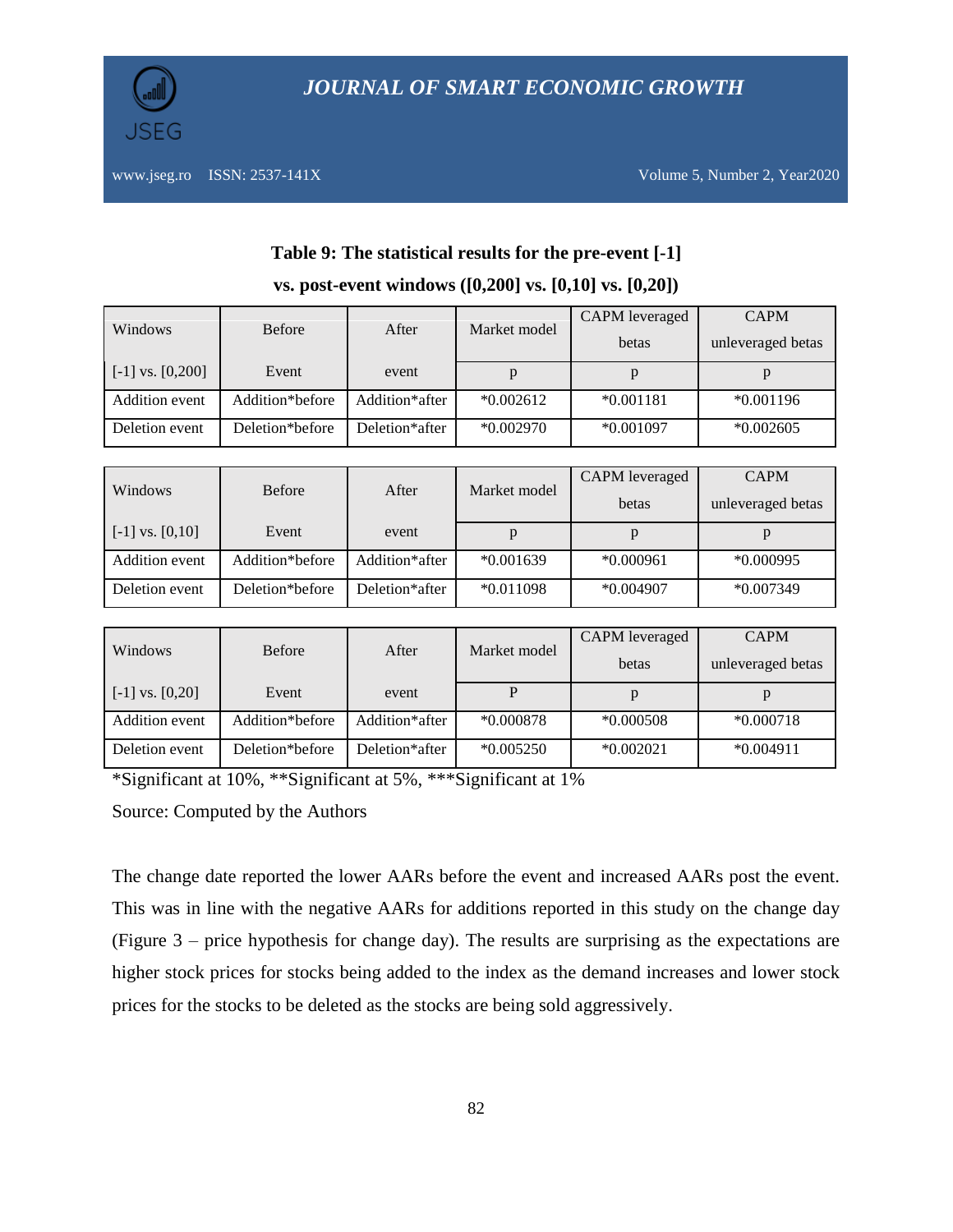

# *JOURNAL OF SMART ECONOMIC GROWTH*

www.jseg.ro ISSN: 2537-141X Volume 5, Number 2, Year2020



Figure 3: The change day (t-1) AARs Source: Computed by the Authors

Table 10 shows that the stocks that are deleted from the index tend to decline in value post being deleted from the index, while the stocks being added to the index increase in value relative to the FTSE/JSE All Share Index. Thus, the imperfect substitute hypothesis did hold for the change day only for CAPMs. The AARs for change day, however, could not justify the conclusion of demand and supply forces in the FTSE/JSE index rebalancing (Figure 3). It can either be that the index trackers demand stocks are sufficiently covered by the daily liquidity of the FTSE/JSE index. Both addition and deletion events increased permanent price increases and decrease respectively. The liquidity theory did hold for addition events while being inconclusive for deletion, although the price decrease was certain.

The previous studies have suggested the limit to the length of announcement date and effective date reduce the arbitrageurs front running index activities (Chen *et al.*, 2006). The overall results support the excessive trading of stocks but not directional trading as could be expected. It is, therefore, possible that the index funds are not as big as perceived in the FTSE/JSE Top 40 Index. The results support the previous findings regarding arbitrageurs' activities leading to change day. The arbitrageurs are assumed to be buying the stock prior to the change date but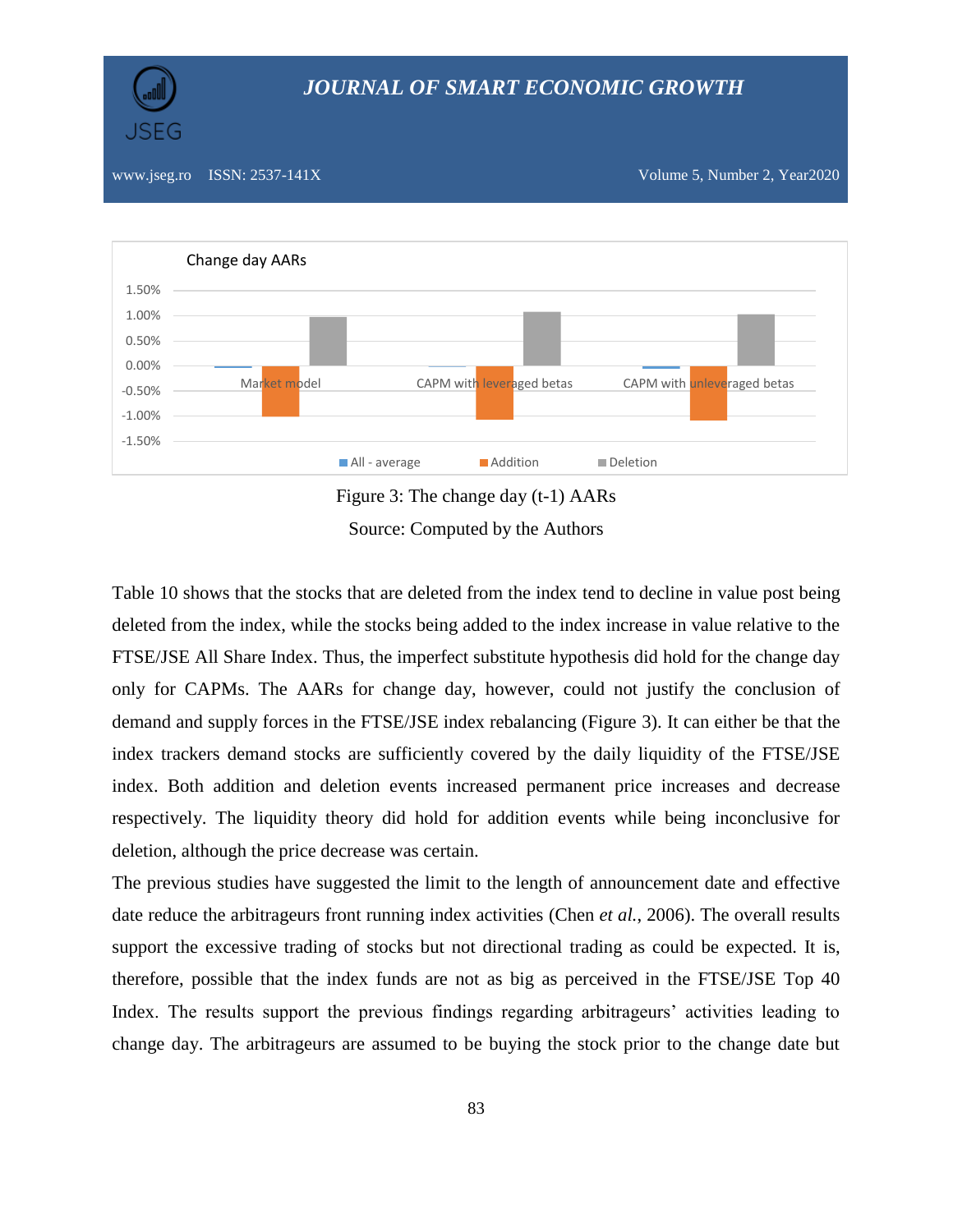

www.jseg.ro ISSN: 2537-141X Volume 5, Number 2, Year2020

after the post-announcement date in anticipation of the selling or buying on the effective date (Chen *et al.*, 2006).

The arbitrageurs believe that the index funds rebalance on the change day to minimise the tracking errors. Chen *et al.* (2004) reported that the index fund managers may be aware of unattractive share prices on the change date; however, they continue to trade as witnessed by abnormal returns instead of average daily returns.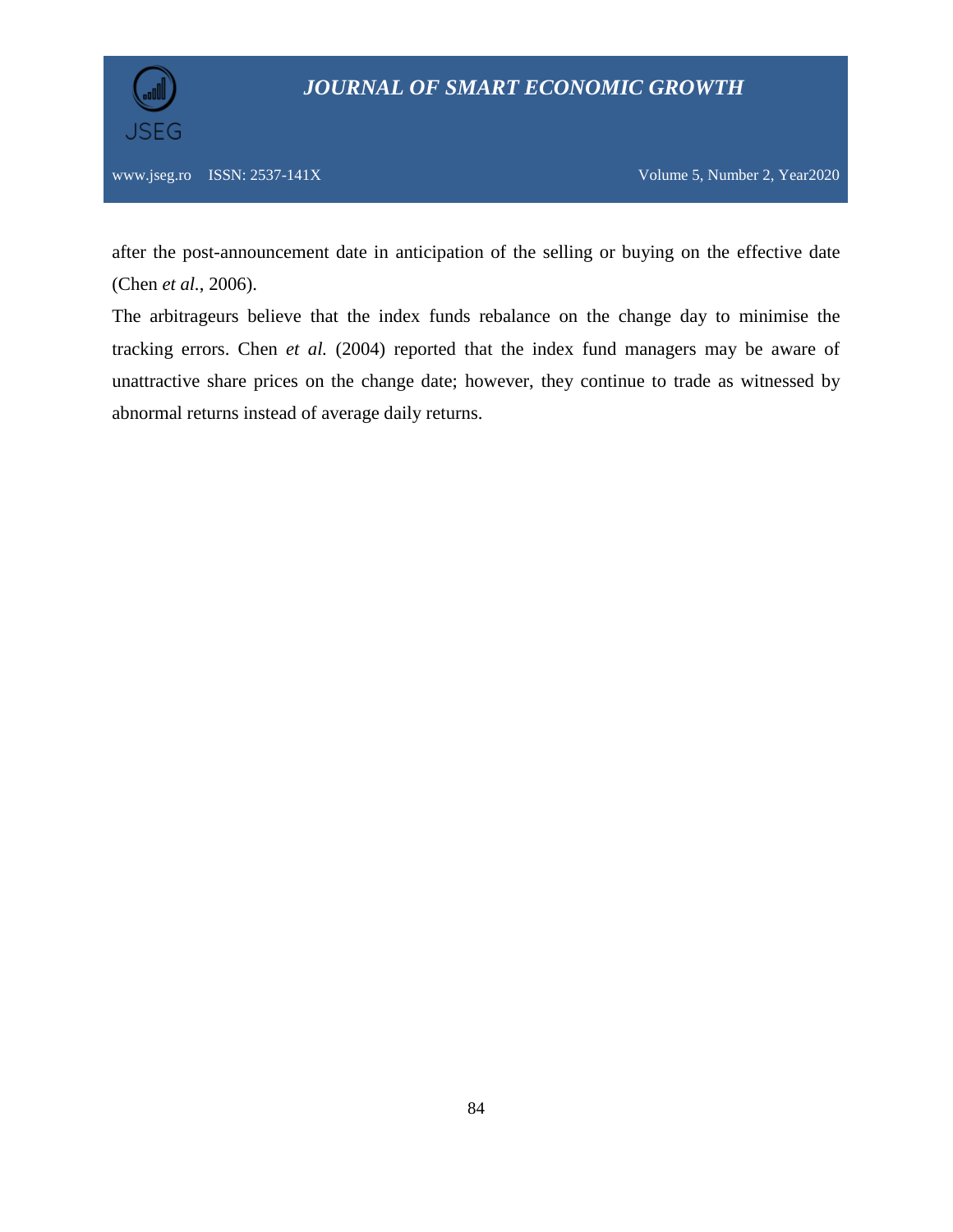

| Table 10: The AARs pre-event (announcement) window ([-1])    |  |
|--------------------------------------------------------------|--|
| vs. post-event window $([0,200]$ vs. $[0,10]$ vs. $[0,20]$ ) |  |

|                           |                   | Market model  | <b>CAPM</b> leveraged |               | <b>CAPM</b> unleveraged<br>betas |             |
|---------------------------|-------------------|---------------|-----------------------|---------------|----------------------------------|-------------|
| Windows                   | <b>Before</b>     | After         | <b>Before</b>         | After         | <b>Before</b>                    | After       |
| $[-1]$<br>VS.<br>[0, 200] | event             | event         | event                 | event         | event                            | event       |
| Addition                  | *Higher<br>*Lower |               | *Lower                | *Higher       | *Lower                           | *Higher     |
| event                     |                   | (increased)   |                       | (increased)   |                                  | (increased) |
| Deletion event            | *Higher           | *Lower        | *Higher<br>*Lower     |               | *Higher                          | *Lower      |
|                           |                   |               |                       |               |                                  |             |
| Windows                   | <b>Before</b>     | After         | <b>Before</b>         | After         | <b>Before</b>                    | After       |
| $[-1]$ vs. $[0,10]$       | event             | event         | event                 | event         | event                            | event       |
| Addition                  | *Lower            | *Higher       | <i>*Lower</i>         | *Higher       | *Lower                           | *Higher     |
| event                     |                   | (increased)   |                       | (increased)   |                                  | (increased) |
| Deletion event            | *Higher           | Lower         | *Higher               | <i>*Lower</i> | *Higher                          | *Lower      |
|                           |                   |               |                       |               |                                  |             |
| Windows                   | <b>Before</b>     | After         | <b>Before</b>         | After         | <b>Before</b>                    | After       |
| $[-1]$ vs. $[0,20]$       | event             | event         | event                 | event         | event                            | event       |
| Addition                  | *Lower            | *Higher       | <i>*Lower</i>         | *Higher       | *Lower                           | *Higher     |
| event                     |                   | (increased)   |                       | (increased)   |                                  | (increased) |
| Deletion event            | *Higher           | <i>*Lower</i> | *Higher               | *Lower        | *Higher                          | *Lower      |

\*Statistical significance when the test was conducted.

Source: Computed by the Authors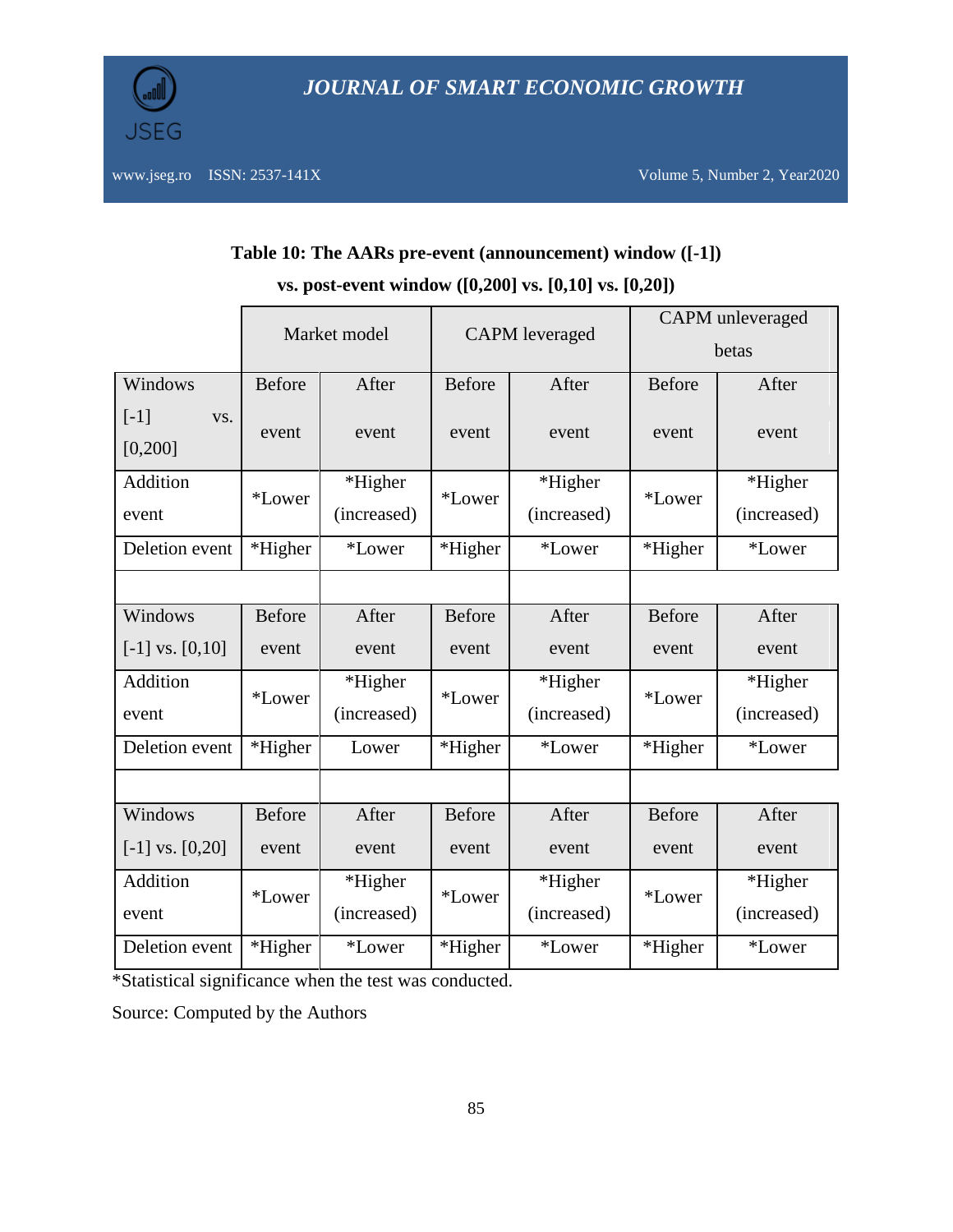

#### **4.1.5 The stock price changes are temporary or permanent in the longer term.**

The temporary or permanent price hypothesis was tested on the longer-term prior event, announcement prior event, and change day against long-term post event window. The temporary or permanent comprises sub-constructs from the hypotheses discussed above. The null and alternative hypothesis are as follows:

*Hypothesis 4a: The price changes are temporary and occur between* pre-event days*, and the long-term post event window (the price reversal).*

*Hypothesis 4b: Price changes (market reaction) are permanent and occur between* pre-event days*, and the long-term post event window (and will be of a permanent nature).*

Table 11 shows that the longer time horizon is statistically insignificant. The study cannot completely reject the null hypothesis as they might be the price reversal experienced by the stock in the long run. However, this does not equate to negative CAARs but might mean that the stock experiences gradual wave patterns of abnormal returns. When evaluated post announcement date, however, the deletions are statistically significant. The change date is significant for both additions and deletions at 1% level of significance.

The statistical significance around the change date and post event dates (shorter term and longer term) questions the market efficiencies, as advocated by Fama (1965). The downward sloping demand did not seem to be evident in the FTSE/JSE Top 40 Index, which stipulates that the price was momentarily affected by the demand or supply shock due to indexing. The permanent price increases (decreases) prior to the event and post event was supported by the information hypothesis (symmetrical returns), and imperfect substitute hypothesis (with symmetrical abnormal returns) and was evident when using CAPMs. The CAARs for deletions and additions were fairly normally distributed for the longer term. The market model reported asymmetric CAARs, larger for deletions and lower for additions, which supports PPH (price changes temporarily for the deletion event and subsequent reverses).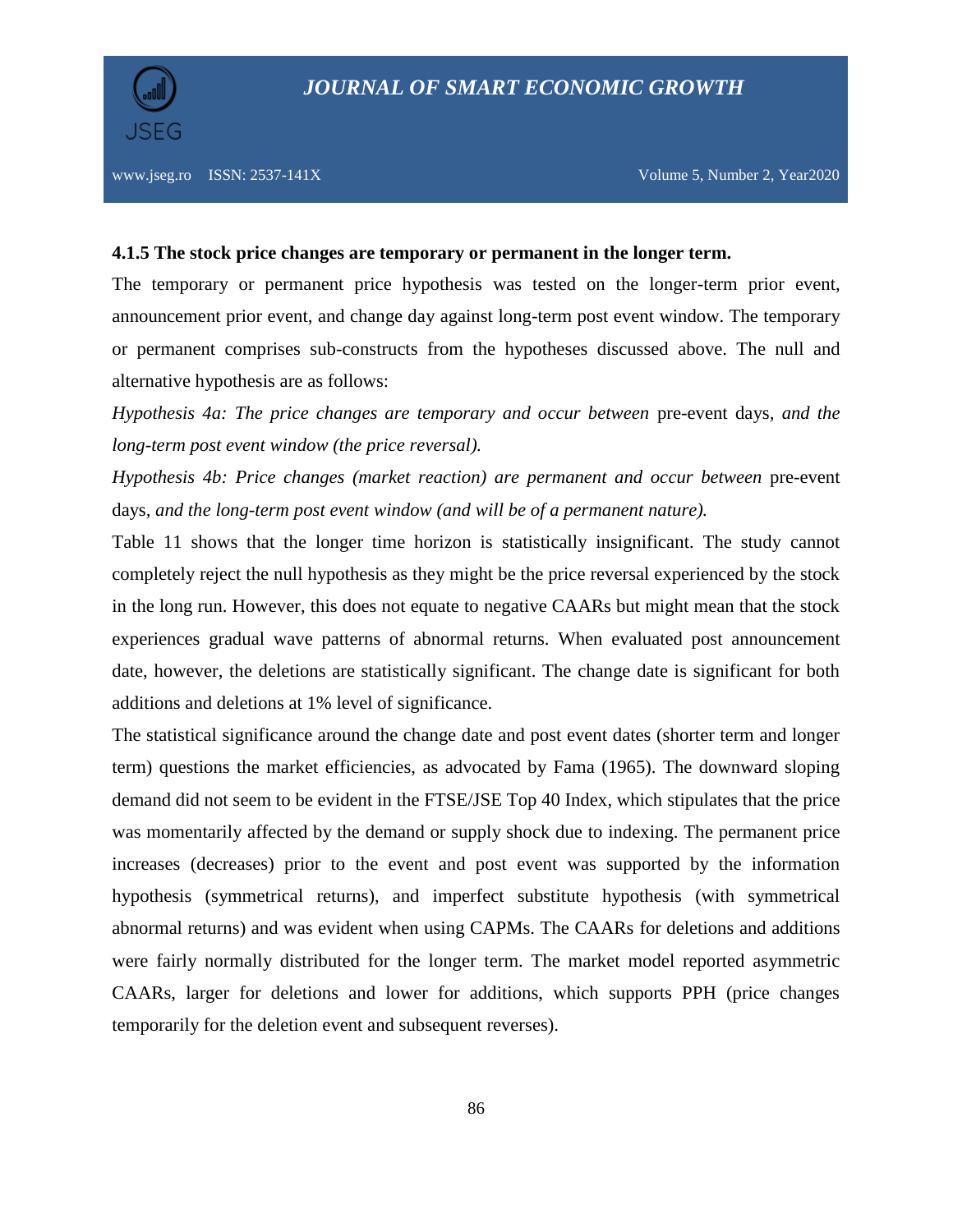Miller and Ward (2015) reported that the price changes were significant for 200 days for the FTSE/JSE Top 40 Index, for both additions and deletions events. However, their study used a multi factor control model to measure abnormal returns. Although statistically significant, they argued that stock price changes may not appear permanent for the market capitalisation weighted indices in the event window studied, as the event results make more sense when analysed on the pre-event window that is much longer than academic studies (Miller & Ward, 2015:98). The FTSE/JSE Top 40 Index is a market capitalisation index. Petajisto (2011) argued the reliability of CAARs in the long run as the expected returns spectrum become widely dispersed (Miller & Ward, 2015:98). This is not surprising as the uncertainty is higher the longer the horizon.

| Windows                              | <b>Before</b>   | After          | Market<br>model | <b>CAPM</b> leveraged | <b>CAPM</b> Unleveraged |
|--------------------------------------|-----------------|----------------|-----------------|-----------------------|-------------------------|
| $[-20,$<br>$-1$ ]<br>VS.<br>[0, 200] | event           | event          | p               |                       | p                       |
| Addition event                       | before*Addition | after*Addition | 0.422443        | 0.358277              | 0.273475                |
| Deletion event                       | before*Deletion | after*Deletion | 0.233117        | 0.500570              | 0.230531                |

| Windows                               | <b>Before</b>   | After          | Market<br>model  | CAPM leveraged<br>betas | CAPM unleveraged<br>betas |
|---------------------------------------|-----------------|----------------|------------------|-------------------------|---------------------------|
| $\lceil -7, -1 \rceil$ vs. $[0, 200]$ | event           | event          |                  |                         |                           |
| Addition event                        | Addition*before | Addition*after | 0.496998         | 0.804610                | 0.945501                  |
| Deletion event                        | Deletion*before | Deletion*after | $*$ $(0.059690)$ | $*0.015444$             | $*0.004237$               |

| Windows                    |                 |                | Market      | CAPM leveraged | CAPM unleveraged |
|----------------------------|-----------------|----------------|-------------|----------------|------------------|
|                            | <b>Before</b>   | After          | model       | betas          | betas            |
| $\lfloor$ [-1] vs. [0,200] | event           | event          |             |                |                  |
| Addition event             | Addition*before | Addition*after | $*0.002612$ | $*0.001181$    | $*0.001196$      |
| Deletion event             | Deletion*before | Deletion*after | $*0.002970$ | $*0.001097$    | $*0.002605$      |

\*Significant at 10%, \*\*Significant at 5%, \*\*\*Significant at 1%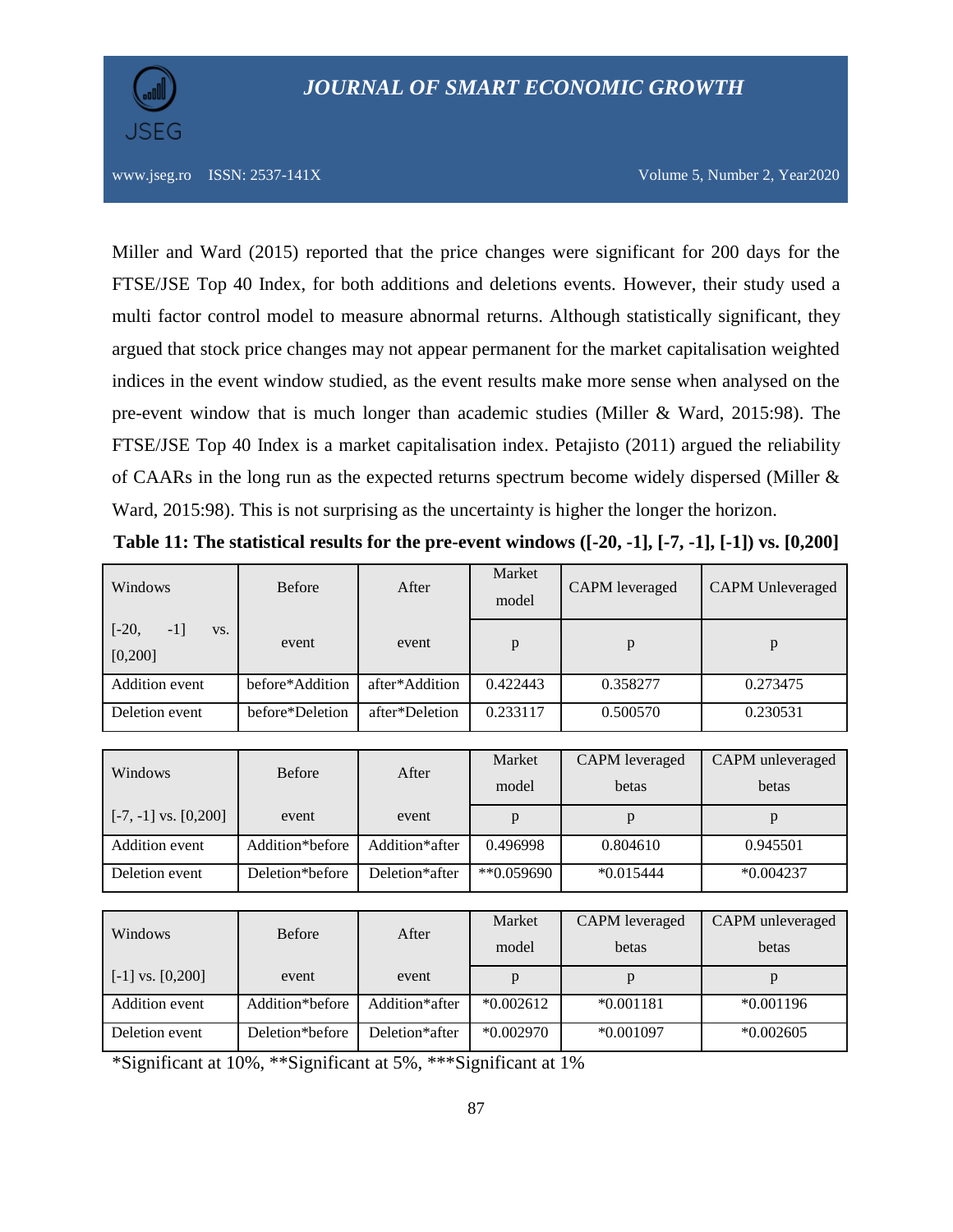Source: Computed by the Authors.

## **5.0 SUMMARY OF RESULTS AND CONCLUSION**

The CAPM with unleveraged betas' AARs and CAARs has a higher statistical significance rate than the CAPM with leveraged betas and the market model. The market model was inferior compared to other CAPMs. The addition events' statistical significance for the market model was weaker for the period under the study, particularly prior to event days (-20 days) and preannouncement day (-7 days). The deletion events reported more statistical significance than the addition events. Thus, for the deletion events, the (AARs) and (CAARs) for the stocks differed prior to the event and after the event. The results point to the possibility of implementing the trading strategy in anticipation of the deletion events and being rewarded for the stocks being deleted from the index, while for addition events the performance of added stocks seems to be random.

The results of significance on the change day have a huge implication for the index tracking, arbitrage opportunities, and the market efficiencies. The results showed the addition events experiencing the negative AARs when the demand for the stocks was higher from the index trackers and the deletion events experienced positive AARs for the stocks that were sold heavily by the index trackers. This may imply that the arbitrageurs' activities may exist in FTSE/JSE Index. It may mean that arbitrageurs take an opposite directional bet or position in anticipating the stocks to be added to or deleted from the index. It can also imply that the supply of the stocks in the FTSE/JSE Index surpass the index trackers' demand for the stocks affected by index event activities.

The above results support the existence of investment opportunities due to index activities; however, it may be prudent overlaying the price information with some understanding of stock fundamentals as 39.29% stocks experienced more than one movement between the indices. It implies those stocks move-into the FTSE/JSE Top 40 Index and experience relatively lower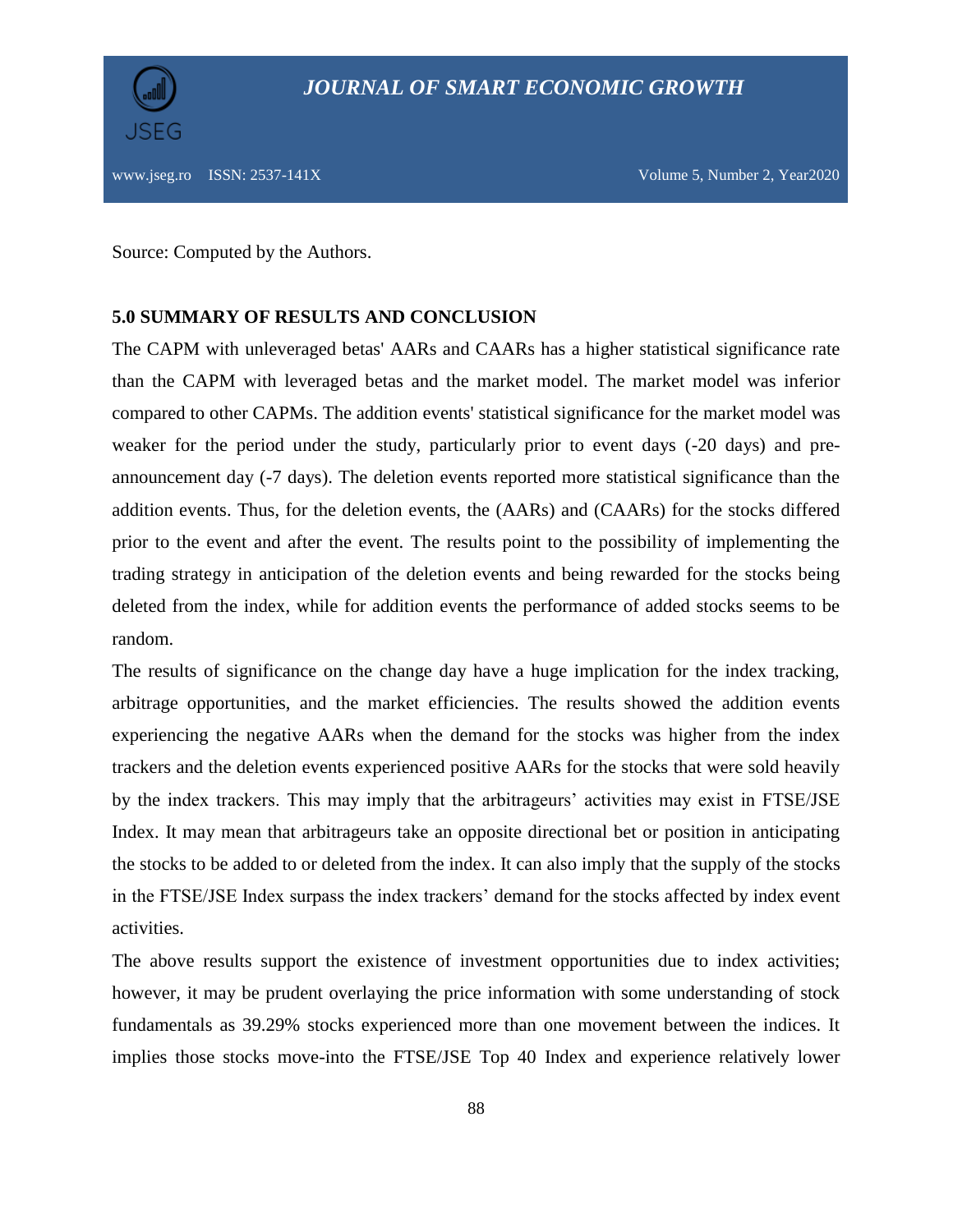

market capitalisation post additions. For investors benchmarked against the FTSE/JSE All Share Index, this may lead to relative underperformance.

The study found that it is possible to earn AARs between the announcement date and change date, and between the change date and post change date. The significant AARs for the change date and post event date were in violation with the EMH that advocates that stock prices fully reflect all publicly available information.

The non-statistical significance reported for both addition and deletion, for the extended longerterm event (-20 days to 200 days) suggests the existence of stock prices reversal. This is however not surprising as the stocks that moved to the index were as a result of relatively higher stock price appreciation because the inclusion in the FTSE/JSE Top 40 Index was based on the market capitalisation weighted. Perhaps the extended longer-term event window is sufficient enough to capture for the momentum cycles (up and down price movement). The stock price change was not permanent, which conquers the price pressure hypothesis. The temporary price increases (decrease) for additions (deletions) are in line with the results reported in a study by Harris and Gurel (1986).

The leveraged companies were perceived as high risk due to higher financial obligations and had lower AARs compared to unleveraged companies for both deletion and addition, while unleveraged companies produced the best risk-adjusted performance for addition and deletion events. The higher returns, higher risk, did not hold in this study: AARs for CAPM unleveraged events were higher than CAPM leveraged. AARs were observed which investors could exploit by buying the stocks moving into the index and selling the stocks leaving the index. The CAPM produced higher returns than the market model.

In conclusion, if the anomalies that occur on the change date of stocks moving in and out of the FTSE/JSE Top 40 Index continue, it might be possible to earn AARs. However, such anomalies should disappear if the market becomes more efficient. In the efficient market, as argued by Fama (1970), the AARs can only be temporary as they are immediately arbitraged once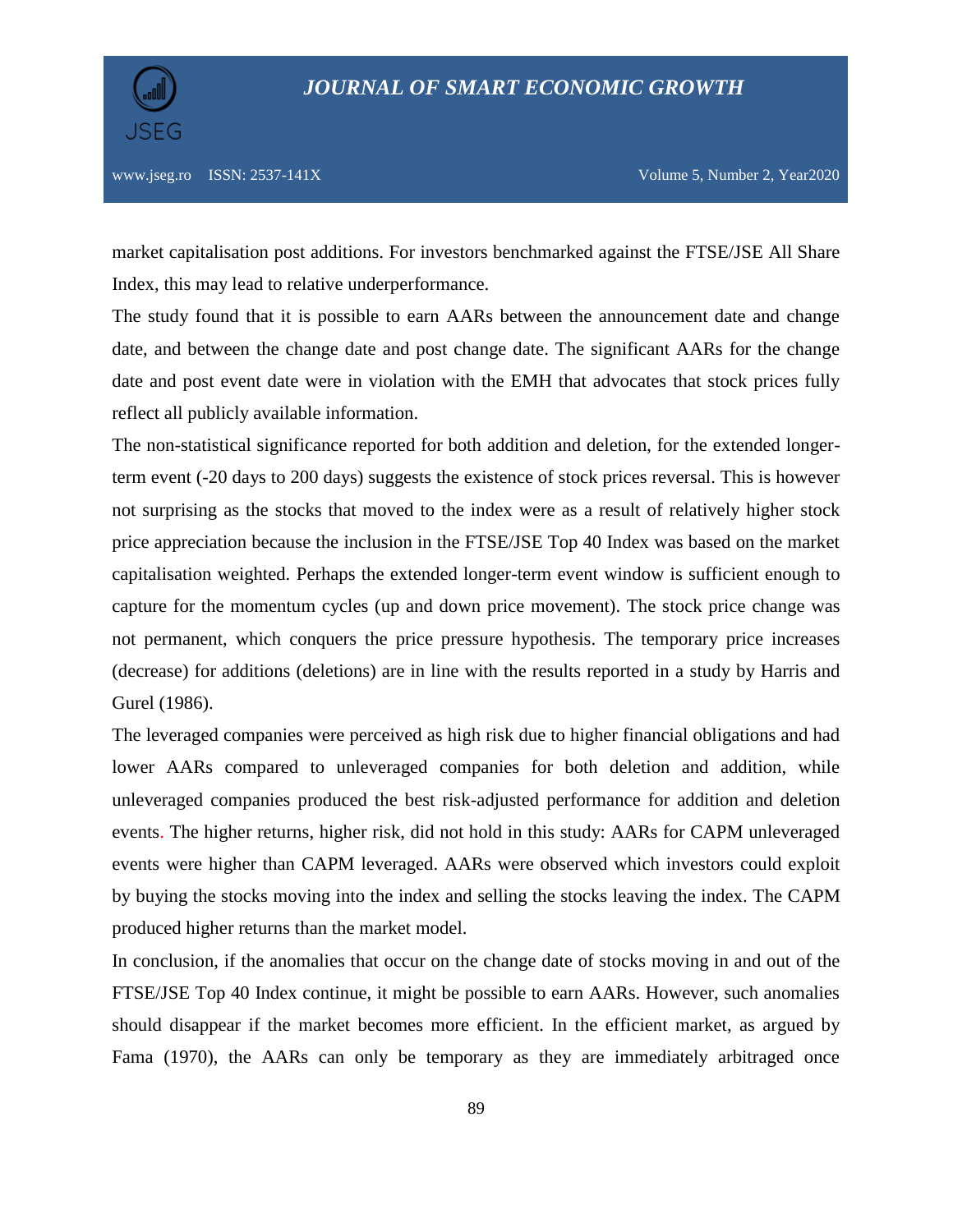discovered. The competition by the arbitrageurs may be sufficient to reduce the abnormal profit opportunities to an insignificant level as argued by Schwert (2002).

## **REFERENCES**

- Amihud, Y., & Mendelson, H. (1986). Asset pricing and bid-ask spread. *Journal of Financial Economics, 17*(2), 223-249.
- Beneish, M. D., & Gardner, J. C. (1995). Information costs and liquidity effects from changes in the Dow Jones Industrial Average List. *Journal of Financial and Quantitative Analysis, 30*(1), 135-157.
- Beneish, M. D., & Whaley, R. E. (1996). An anatomy of the "S & P Game": The effects of changing the rules. *The Journal of Finance, 51*(5), 1909-1930.
- Biktimirov, E. N. (2004). The effect of demand on stock prices: Evidence from the S & P Index float adjustment. *Financial Review, 39*(3), 1-23.
- Blume, M. E., & Edelen, R. M. (2002). *On S&P 500 index replication strategies.* Retrieved July 13, 2016, from https://nseindia.com/content/research/refpaper115.pdf.
- Campbell, J. Y., Lo, A. W., & MacKinlay, A. C. (1997). *The econometrics of financial markets.* Retrieved October 26, 2016, from http://pup.princcton.eclu.
- Chen, H., Noronha, G., & Singal, V. (2004). The price response to S&P 500 index additions and deletions: Evidence of asymmetry and a new explanation. *The Journal of Finance, 59*(4), 1901-1930.
- Chen, H., Noronha, G., & Singal, V. (2006). Index changes and losses to index fund investors. *Financial Analysts Journal, 62*(4), 31-47.
- Chen, J., Hong, H., & Stein, J. C. (2002). Breadth of ownership and stock returns. *Journal of Financial Economics, 66*(2/3), 171-205.
- Fama, E. F. (1965). Random walks in stock market prices. *Financial Analysts Journal, 16*, 75- 80.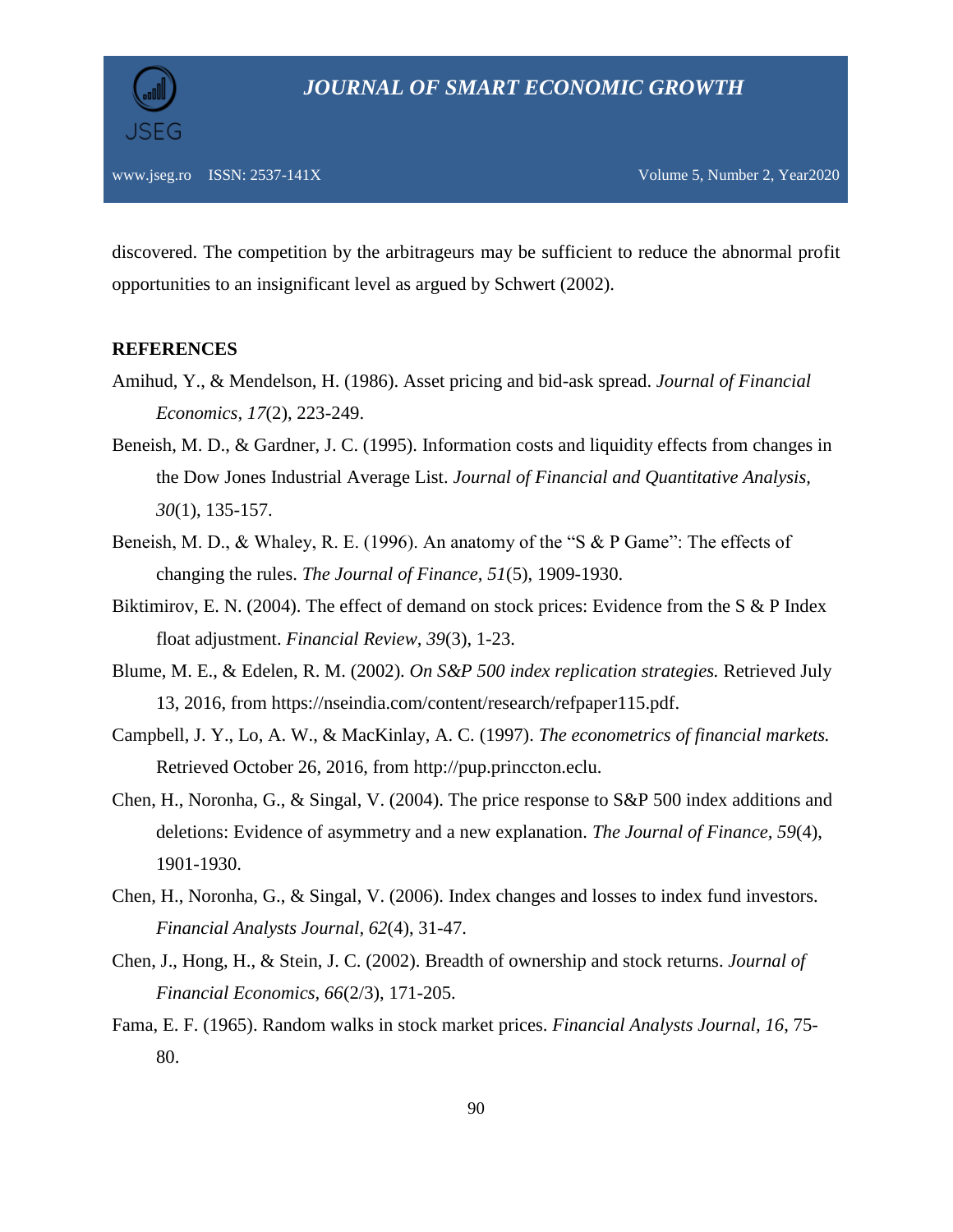

- Fama, E. F. (1970). Efficient capital markets: A review of theory and empirical work. *The Journal of Finance, 25*(2), 383-417.
- Fama, E. F. (1998). Market efficiency, long-term returns, and behavioral finance. *Journal of Financial Economics, 49*(3), 283-306.
- Frino, A., Gallagher, D. R., & Oetomo, T. N. (2005). The Index tracking strategies of passive and enhanced index equity funds. *Australian Journal of Management, 30*(1), 23-55.
- FTSE Russell. (2014). *Global index standards, Emerging market partnerships*. Retrieved October 24, 2016, from http://www.ftserussell.com/.
- FTSE Russell. (2016). *FTSE/JSE Top 40 Index.* Retrieved July 11, 2016, from http://www.ftse.com/Analytics/FactSheets/Home/DownloadSingleIssue?issueName=J200.
- FTSE/JSE Africa. (2013). *FTSE/JSE Africa Index Series.* Retrieved October 31, 2016, from https://www.jse.co.za/services/market-data/indices/ftse-jse-africa-index-series.
- FTSE/JSE Africa. (2016a). *FTSE/JSE Africa Index Series – Quarterly Review Updated*. Retrieved October 24, 2016, from

https://www.jse.co.za/services/market-data/indices/ftse-jse-africa-index-series/

- FTSE/JSE Africa. (2016b). *FTSE/JSE Africa Index Series v4.4.* Retrieved October 24, 2016, from http://www.ftserussell.com/.
- FTSE/JSE Africa. (2016c). *Headline: Top 40 (J200).* Retrieved July 11, 2016, from https://www.jse.co.za/services/market-data/indices/ftse-jse-africa-index-series/headline.
- Green, T. C., & Jame, R. (2011). Strategic trading by index funds and liquidity provision around S&P 500 index additions. *Journal of Financial Markets, 14*(4), 605-624.
- Harris, L., & Gurel, E. (1986). Price and volume effects associated with changes in the S&P 500 list: New evidence for the existence of price pressures. *The Journal of Finance, 41*(4), 815- 829.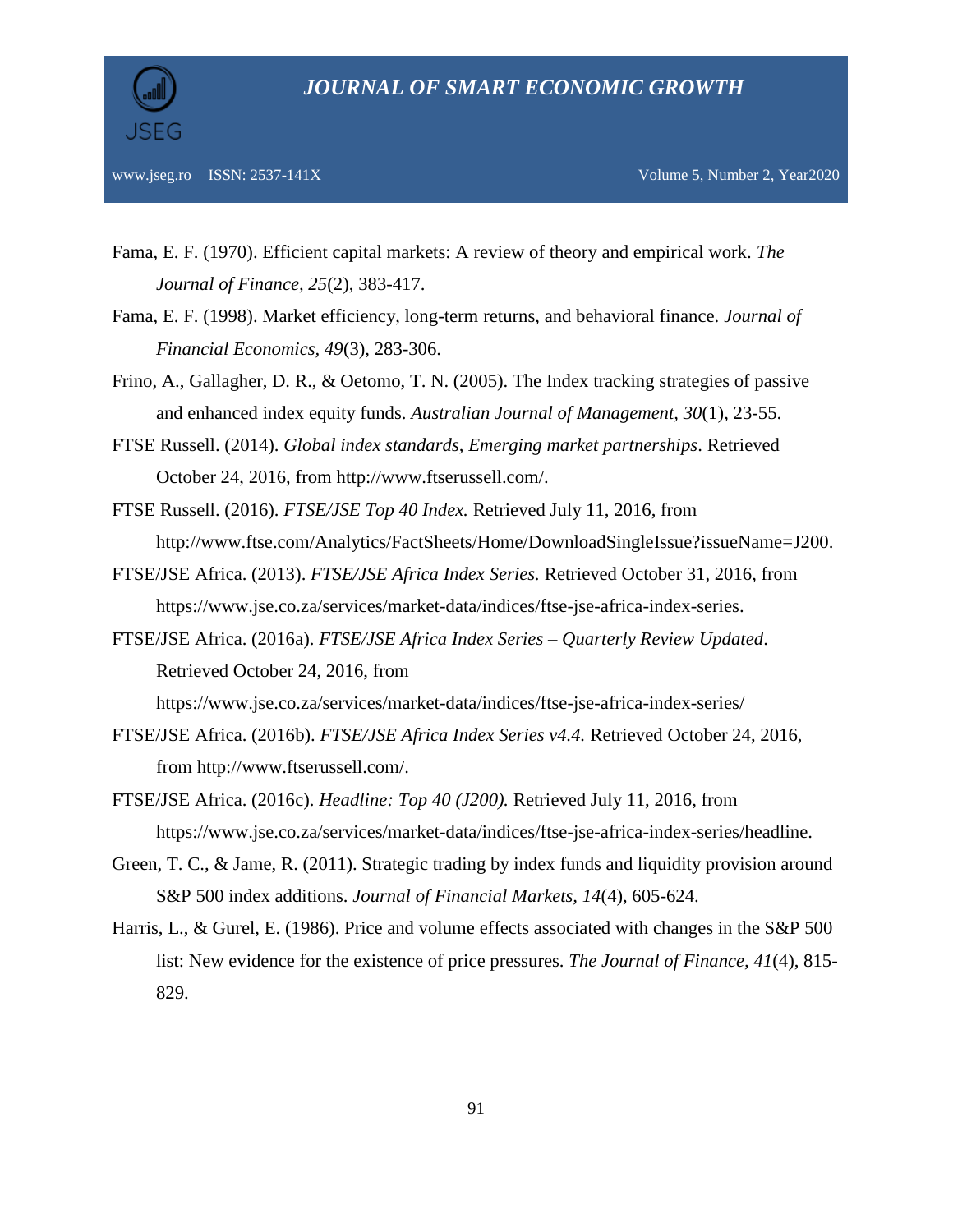

- Kappou, K., Brooks, C., & Ward, C. (2009). The S&P 500 index effect reconsidered: Evidence from overnight and intraday stock price performance and volume. *Journal of Banking and Finance, 34*, 116-126.
- Kaul, A., Mehrotra, V., & Morck, R. (2000). Demand curves for stocks do slope down: New evidence from an index weights adjustment. *The Journal of Finance, 55*(2), 893-912.
- Liu, S. (2009). Index membership and predictability of stock returns: The case of the Nikkei 225. *Pacific-Basin Finance Journal, 17*(3), 338-351.
- Liu, S. (2011). The price effects of index additions: A new explanation. *Journal of Economics and Business, 63*(2), 152-165.
- Lynch, A., & Mendenhall, R. (1995). *New evidence of stock price effects associated with changes in the S&P 500 Index.* Retrieved July 11, 2016, from http://papers.ssrn.com/sol3/papers.cfm?abstract\_id=1298790.
- Miller, C., & Ward, M. (2015). The market impact on shares entering or leaving JSE indices. *Investment Analysts Journal, 44*(1), 84-101.
- Petajisto, A. (2009). Why do demand curves for stocks slope down? *Journal of Financial and Quantitative Analysis, 44*(5), 1013-1044.
- Petajisto, A. (2011). The index premium and its hidden cost for index funds. *Journal of Empirical Finance, 18*(2)*,* 271-288.
- Qiu, M., & Pinfold, J. (2007). Price and trading volume reactions to index constitution changes. The Australian evidence. *Managerial Finance, 34*(1), 53-69.
- Saunders, M., Lewis, P., & Thornhill, A. (2009). *Research methods for business students.* (5th ed). Harlow: Pearson Education.
- Schwert, G. W. (2002). *Anomalies and market efficiency.* Retrieved July 12, 2016, from http://papers.ssrn.com/abstract.
- Shleifer, A. (1986). Do demand curves for stocks slope down? *The Journal of Finance, 41*(3), 579-590.